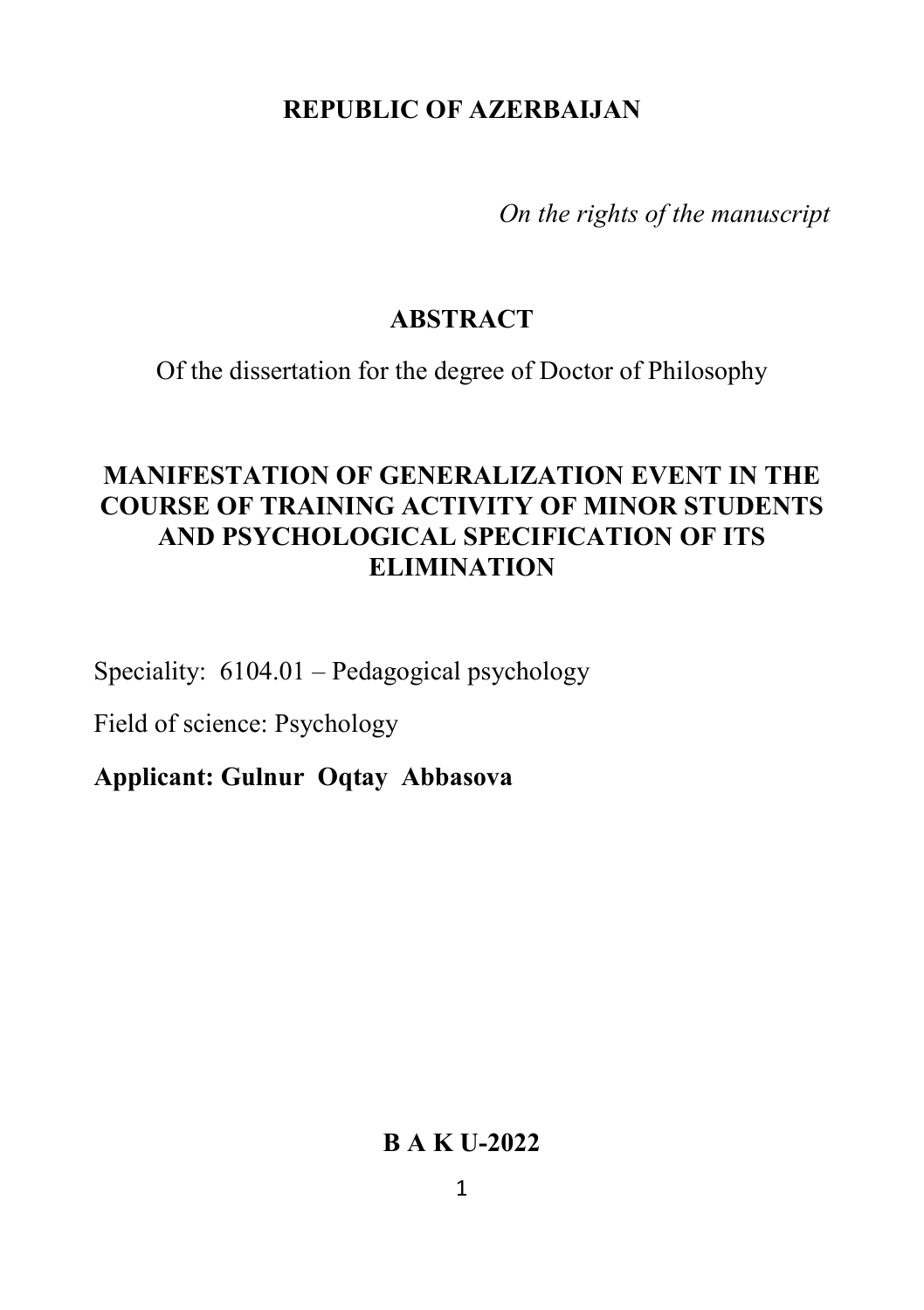The dissertation work was carried out in the department of inclusive education of the Azerbaijan University of Languages

**Scientific supervisor:** Doctor of Psychological Sciences,<br>professor professor **Ramiz Ibrahim Aliyev**

**Official opponents:** Doctor of Psychological Sciences , professor **Gulnara Kazim Gurbanova** 

> Doctor of Philosophy in Psychology **Reyhan Iskender Ahmadova**

> Doctor of Philosophy in Psychology **Chapay Qadir Guliyev**

Dissertation council FD 2.43 of Supreme Attestation Commission under the President of the Republic of Azerbaijan operating at the Baku State University

Chairman of the Dissertation

**Zouncil:** Doctor of Psychological Sciences, professor \_\_\_\_\_\_\_\_\_\_\_\_\_ **Kamila Ramiz Aliyeva**

 $\mathcal{Z}_{\mathcal{L}}$ 

Scientific Secretary of the

 $\sqrt{111}$ 

Chair of the Scientific

Dissertation Council: Doctor of Philosophy in Psychology<sub>ch</sub> **Mushvig Huseyn Mustafayev**

Seminar: Doctor of Psychological Science associate professor associate professor<br>Rashid Vakil Jabbarov

 $26$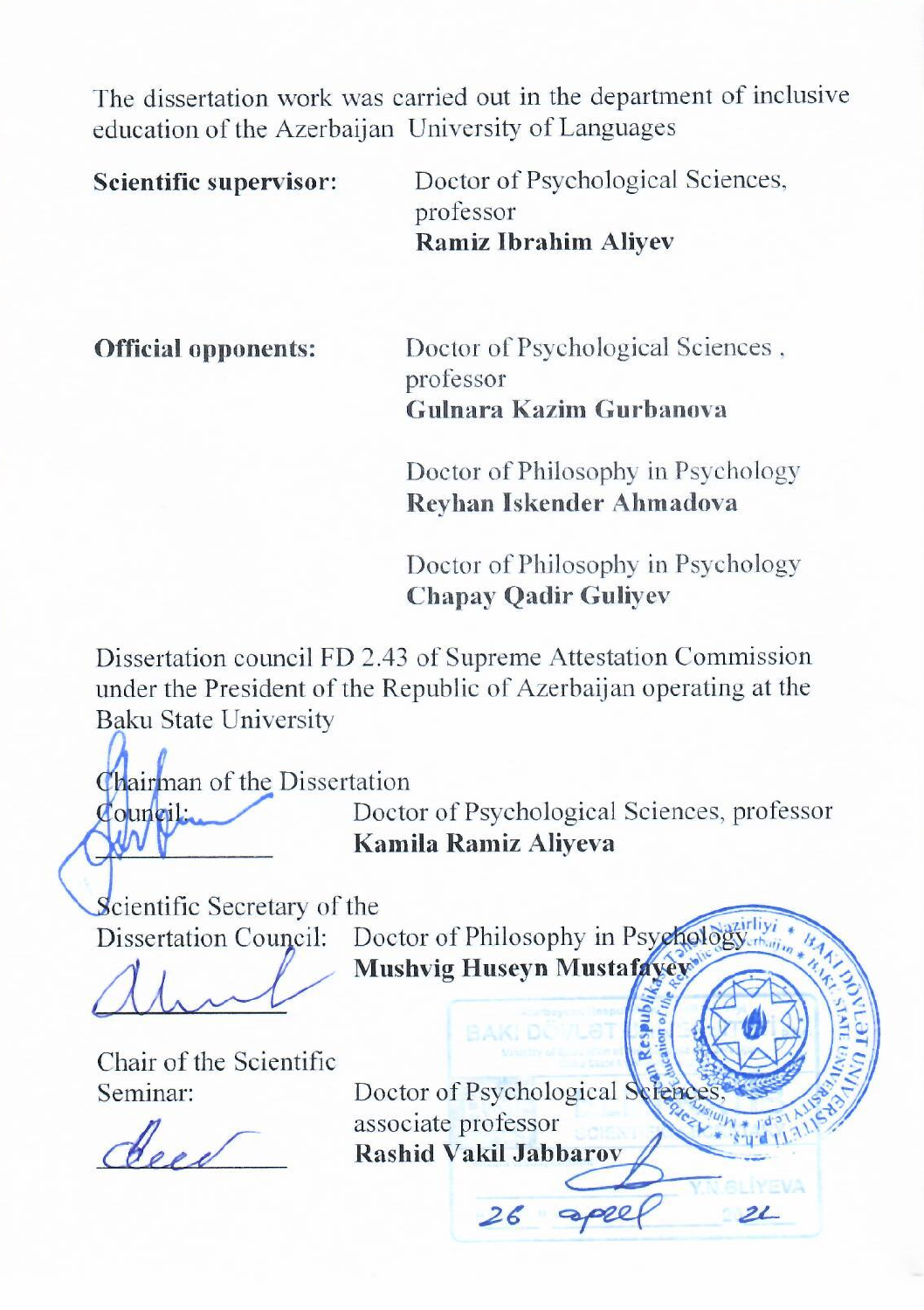#### **GENERAL CONTECT OF THE WORK**

**Relevance and development of the topic.** Science and technology are developing rapidly. Development sets the increase of the efficiency of the learning process, consideration of all the factors affecting students through the use of the achievements of modern psychology and learning technologies as important requirements. The state policy in the field of education and the reforms carried out in the education system clearly show that the training of personnel capable to form the intellectual economy in Azerbaijan is the most important task of modern times. It is not possible to perform this important task properly and to organize the learning process effectively without taking into account the psychological factors in training. The training can be made more result-oriented when the phenomena of thinking, their features are studied scientifically and the results are involved in the pedagogical process. It is known that the development of generalization skills directs students to learn more effectively in an ever-increasing flow of information, allows them to master a lot of objects and events, their similarities and differences. Generalization is a complex process. The generalization event occurring in this process makes learning difficult and exerts a negative impact on learning results.

The learning process includes such components as acquiring knowledge, skills and habits, educating students and the formation of thinking skills. First of all, training is a systematic, expedient, planned activity. The works carried out to master this activity is a strategy aimed at achieving the goal. Generalization helps to take into account the phenomenon of generalization, proper organization of the environment, favorable social relations and conditions allow to increase the efficiency of activities. In this regard, it is very important to eliminate the generalization phenomenon and start work on generalization at a lower stage of training. Future generalization work shall be based on the results of research on the problem. A place shall be given to teaching scientific information about the phenomenon of generalization, its essence, causes and ways to eliminate it. The work on these issues shall both have theoretical character and inform future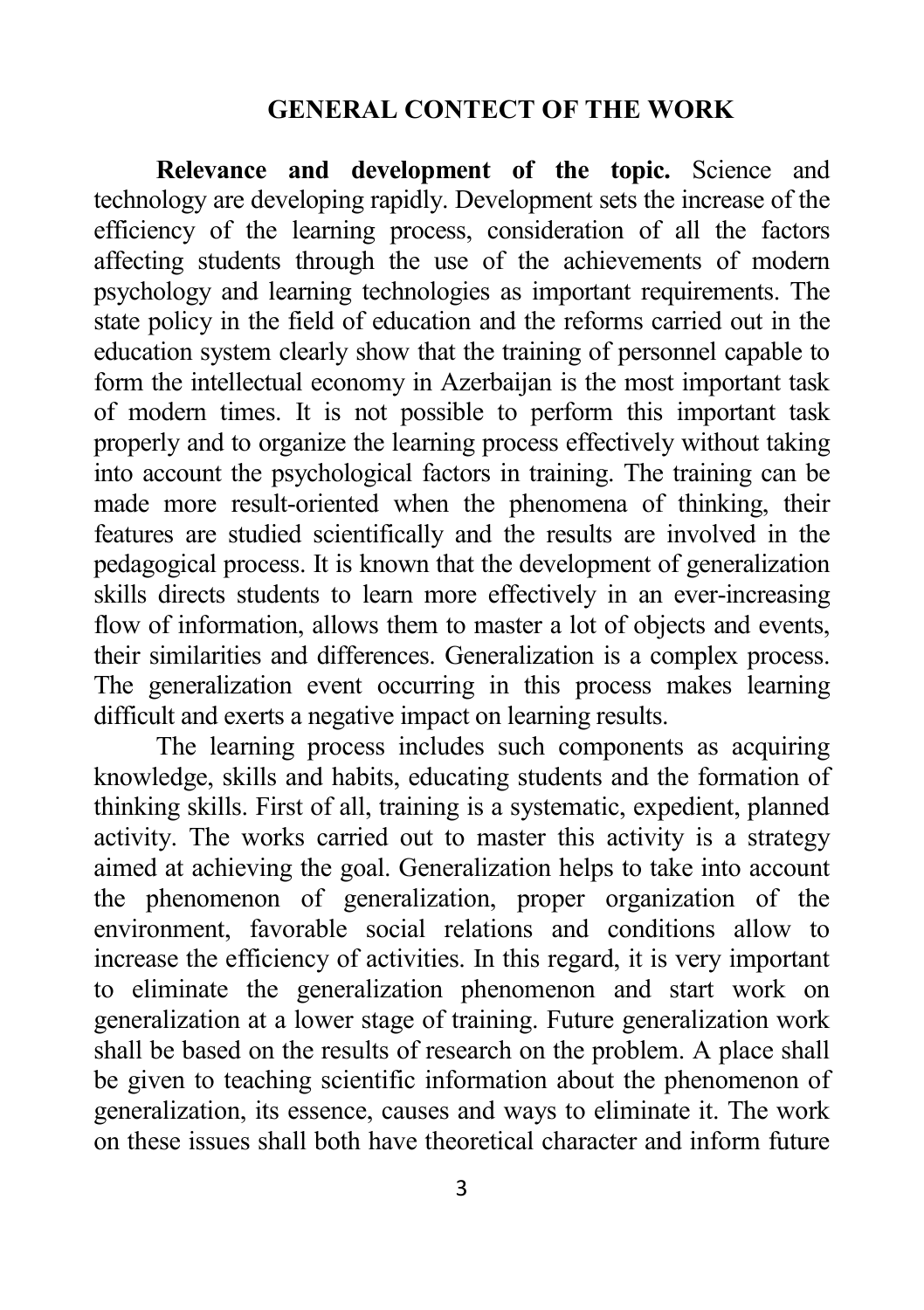teachers about the features of the generalization process, as well as teach them to use this information in pedagogical activities. This issue has been taken into account in the thesis work and the issues needed to be taught in the training of teachers have been substantiated. The obtained results are summarized in the author's article "Work on teaching the act of generalization in teacher training".<sup>[1](#page-3-0)</sup>

We have creatively benefited from the works of our prominent scientists who have been successfully used in the formation of the science of psychology, its results in the education system of Azerbaijan, the effective organization of training and education such as F.A. Ibrahimbeyov, Sh.S. Agayev, A.S.Bayramov, M.A.Hamzayev, A.A.Alizade, B.H.Aliyev, A.A.Gadirov, R.I.Aliyev, A.T.Bakhshaliyev, G.E.Azimov, K.R.Aliyeva, R.B.Jabbarov, from our pedagogical scientists academician M.M.Mehdizade, M.A.Muradkhanov, N.M.Kazimov, Z.I.Garalov, A.A Aghayev and others in our research process.

The concept of generalization was first introduced to science by I.P.Pavlov in connection with physiological research and later began to be processed as a phenomenon of thinking in psychology. Various issues related to this concept have been explored in a more general context in the literature on psychology. Involvement of this concept in training is connected with the names of Russian scientists D.N. Bogoyavlensky, P.A. Shevaryov, V.V. Davidov, S.F.Juykov, B.V.Zeyqarnik, F.N.Qonobolin and others. More detailed and scientifically substantiated researches on the act of generalization were conducted by the Azerbaijani scientist M.A.Hamzayev. M.A. Hamzayev studied the act of generalization in the process of teaching spelling and put forward important scientific provisions. The scientist's conclusions and generalizations based on the facts obtained from school experience increase the practical significance of his research, as well as direct further research.

 $\overline{a}$ 

<span id="page-3-0"></span><sup>&</sup>lt;sup>1</sup> Abbasova GA, Work on learning the phenomenon of generalization in teacher training.  $\ell$ Materials of the International scientific-practical conference "Modern problems of teacher training". Baku: 2011, p. 162-165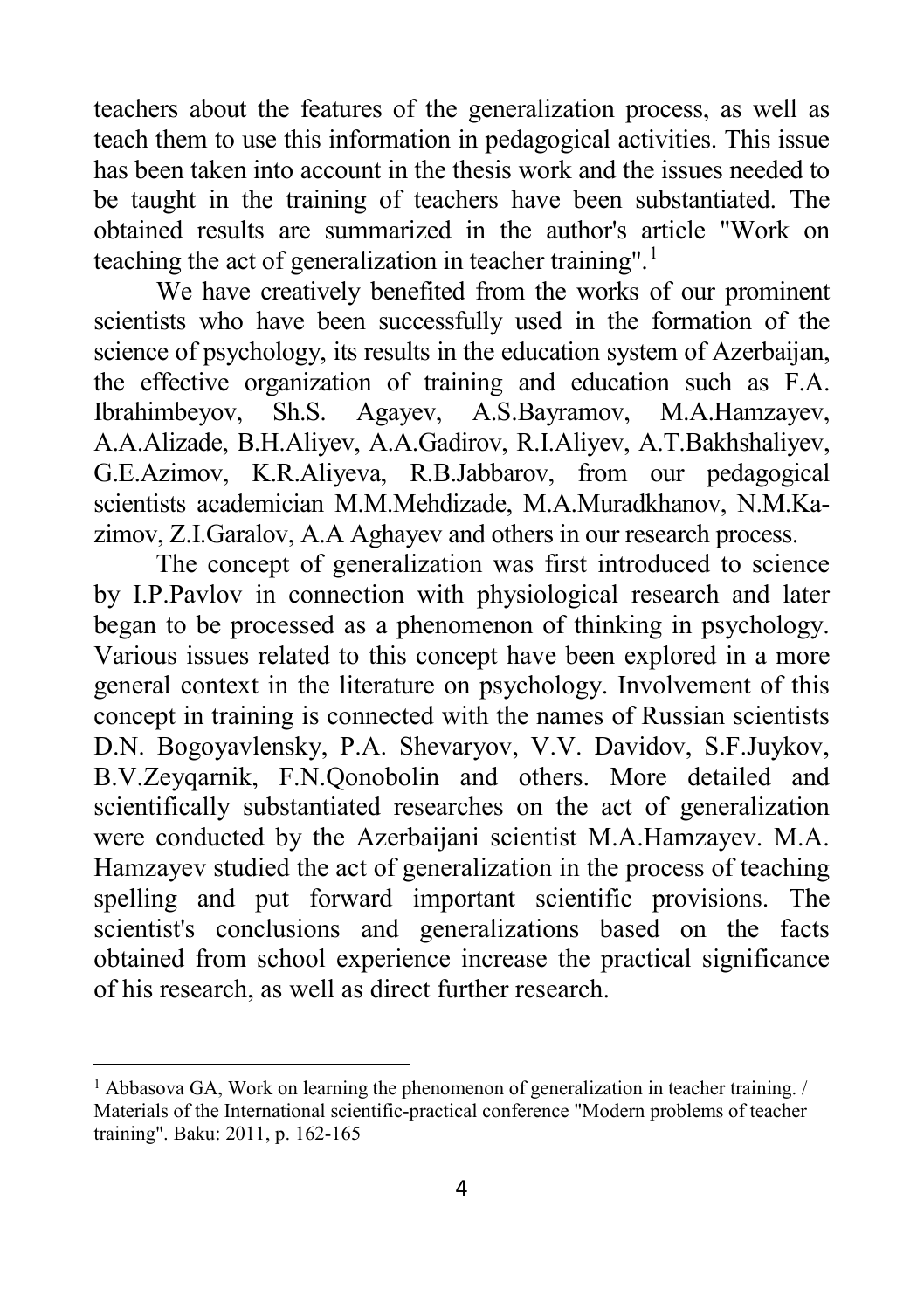A.R. Afandizadeh commented on the issue in the linguodidactic direction and N.M. Kazimov in the pedagogical aspect. However, in these studies, the act of generalization occurring in the process of learning with junior schoolchildren, its essence, causes, features and ways of elimination were not the subject of research based on the content of modern education. In none of the researches, the generalization was conducted in the direction of the interaction of subject teaching. Moreover, as we know, "Learning the World" is now taught as an integrative subject in the primary classes. The main purpose of teaching this subject is to develop the skills of generalization in the context of interdisciplinary communication and to teach the relationship between objects and events, their interaction. The problem processing level also proves the importance of studying the generalization process in the context of mastering the learning activities by junior students.

**The object and the subject of research.** The psychological characteristics of mastering of learning materials by junior students. Manifestation of the act of generalization in the acquisition of learning materials by junior students, the psychological features of its impact on learning.

**The purpose and objectives of the research.** Тhe main of study the manifestations of the phenomenon of generalization in the learning activities of junior schoolchildren, the causes and psychological features of its elimination, to generalize scientifically, to provide methodological assistance to teachers and to make recommendations on future research on the problem,

The following tasks are intended to solve the research problem:

- To reveal the state of research of the problem by studying and analyzing the current bibliography;
- To study the characteristics of the act of generalization manifesting itself while mastering training content by junior students, to provide a psychological analysis of their causes;
- To determine the effective ways of elimination of the phenomenon of generalization, the impact of individual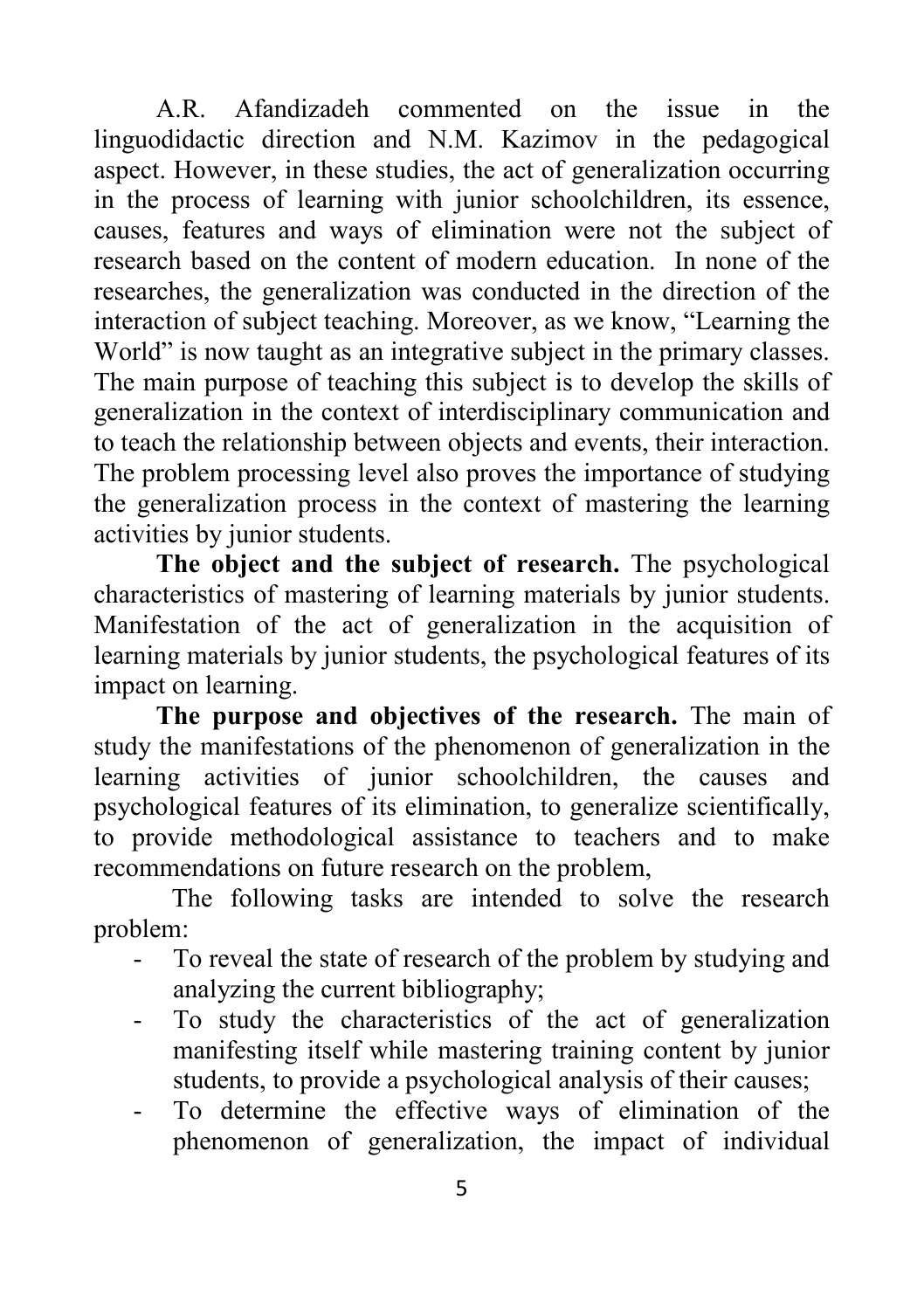characteristics of students, the information to be taught on the acquisition of training materials;

 **Methods of research.** The methodological basis of the research is the theoretical basis of student-oriented and developmental learning activities, scientific-psychological and pedagogical ideas related to the act of generalization in terms of the cognitive process, the provisions of prominent psychologists and pedagogical scientists. Special methods such as theoretical analysis, observation, interview, questionnaire, studying activity products and school documents, use of general methods and problem-related symbols such as experiment, mathematical calculation, naming of given words, basic features of objects used to solve research tasks, writing the words in separate lines according to the given word, identifying the excess objects and specifying them with symbols.

**The hypothesis of the study.** If the process of learning in primary school takes into account the phenomenon of generalization in the work with older students, its causes and features of its elimination, it will have a positive impact on the level of mastery of students, improve the quality of learning

### **Provisions submitted for defense.**

- The study of problem-related issues allows primary school teachers to take into account the act of generalization slowing down the ability to correctly generalize during training.

- Awareness of the characteristics of occurrence of generalization in the learning activities of junior children helps the teacher to eliminate wrong practice by using innovative methods during the lesson.

- Awareness of the psychological features of the generalization phenomenon in the learning process, the age and individual differences of students allows the teacher to prevent the generalization of children's mistakes at the generalization stage and to develop in them such skills as analysis and composition.

- Considering the act of generalization in the learning process develops students' thinking skills, helps to master the learning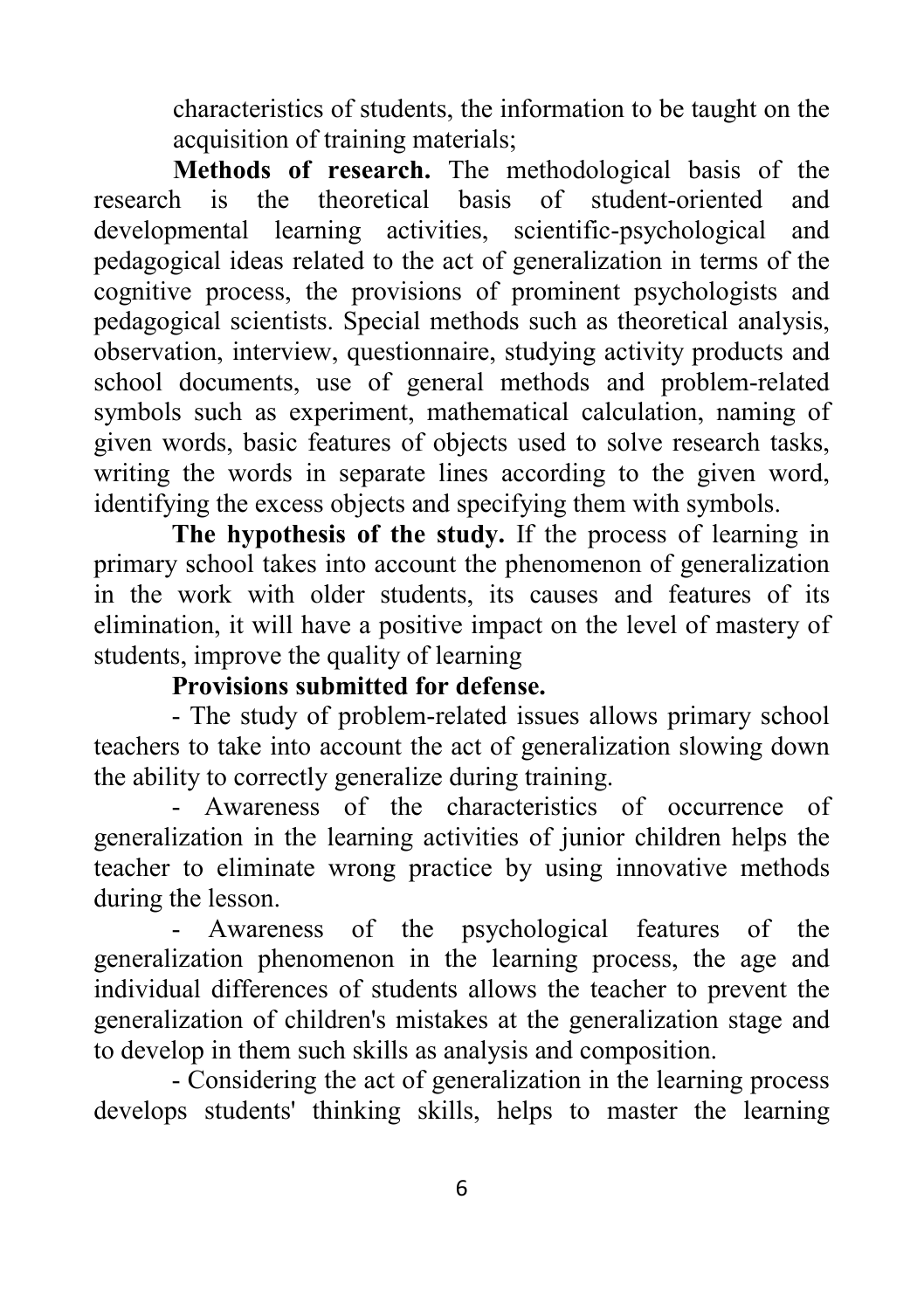activity effectively, optimizes the mastery of learning materials related to generalization skills.

- The generalization skills created in students by eliminating the act of generalization help students to use time properly in the learning process and to master more effectively.

**Academic novelty of the research.** Researches on generalization have been studied and generalized, the content of modern training for grades 1-4 has been studied in terms of eliminating the phenomenon of generalization, the essence of the concept of generalization has been clarified, features of manifestations of erroneous generalizations occurring during learning activities at primary school, ways to eliminate them, the psychological mechanism of generalization in the process of mastering learning materials was clarified for the first time, the influence of individual differences of junior schoolchildren, features of the information on the curriculum and its completeness, use of different symbols on generalization was revealed.

**Scientific and theoretical, practical significance of the research.** The results of the research are important in terms of determining the nature, causes, characteristics, types and elimination of the generalization phenomenon in the learning context, the creation of basic scientific knowledge for new research in this area. The use of research results is designed to develop students' ability to generalize correctly in the learning process, to eliminate the phenomenon of generalization, and thus to improve learning outcomes. The results can also be used in the training of teachers of primary school and in research on the phenomenon of generalization. **Approbation of the obtained results.** The results of the research are reflected in the author's articles and theses published in local and international scientific press. She has given lectures and seminars at Baku Girls' University and Azerbaijan University of Languages.

**Name of the organization where the dissertation work is carried out.** Azerbaijan University of Languages**.** 

**The total volume of the dissertation with a sign, indicating the volume of the structural units of the dissertation separately**.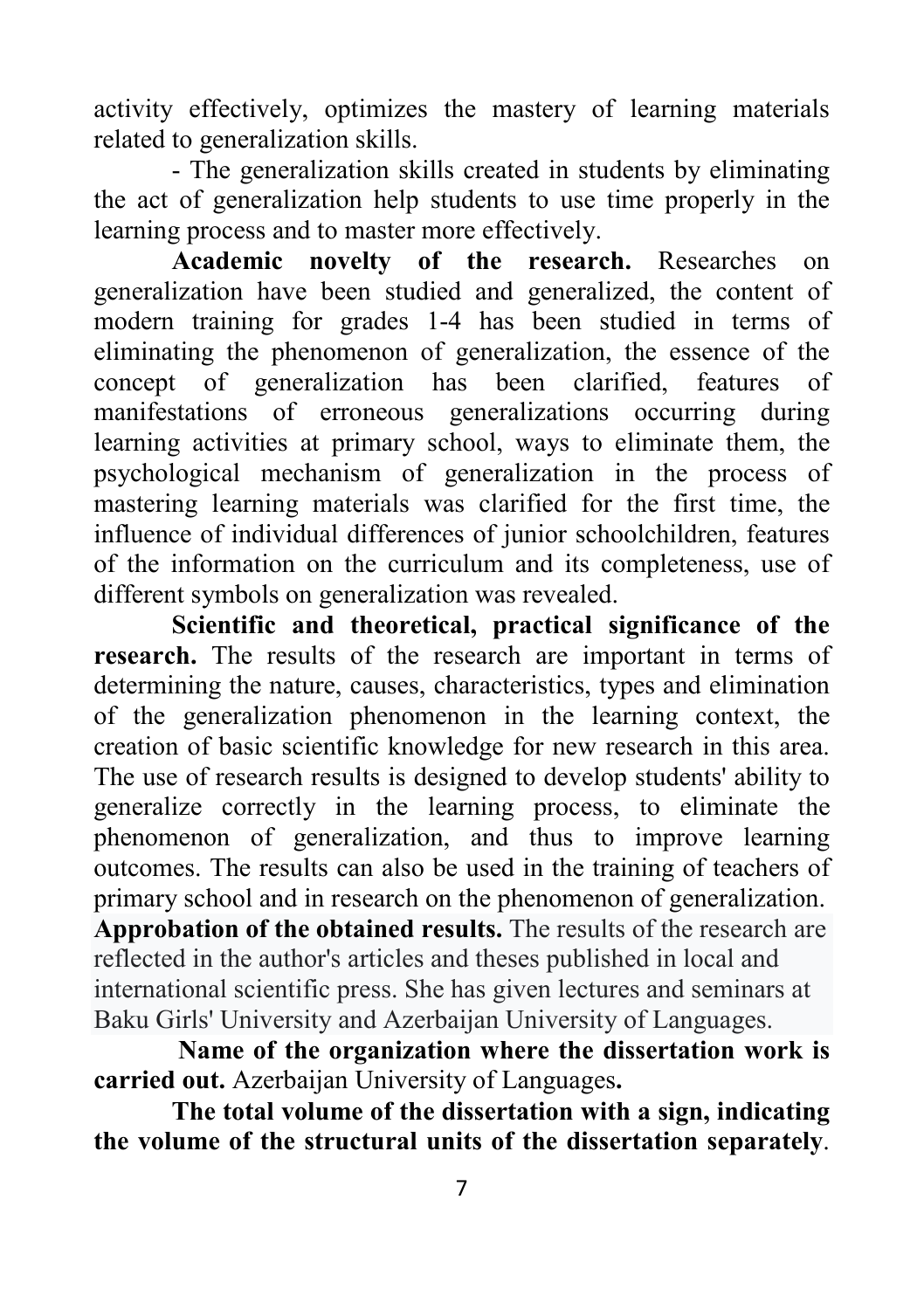The dissertation consists of an introduction (11884 characters), Chapter I (105935 characters), Chapter II (86271 characters), Chapter III (61331 characters) result (7040 characters), list of used bibliography (21678 characters), a total of 296033 characters.

#### **MAIN CONTENT OF THE DISSERTATION**

The introduction of the thesis also reflects the object, subject, research methods used, the main provisions submitted for defense, hypothesis, scientific and practical significance, purpose, tasks of the research.

The first chapter of the dissertation consisting of three subchapters is called **"Problem statement in the literature and general theoretical issues."** First of all, the problem statement in the psychological and pedagogical literature is studied in this chapter. It is clear that the concept of generalization has been introduced to the literature in research related to the science of physiology.

It is shown in the thesis that various aspects of the generalization process have been studied in the former USSR. Generalization has been considered both as a specific research object and in the researches on other topics. D.N. Bogoyavlensky explains the main features of the act of generalization occurring in the process of teaching spelling materials in his work "Psychology of mastering spelling"<sup>[2](#page-7-0)</sup>. M.A.Hamzayev<sup>[3](#page-7-1)</sup>, V.V. Davidov<sup>[4](#page-7-2)</sup>, Grace

<span id="page-7-2"></span> $\overline{a}$ 

<span id="page-7-0"></span><sup>1</sup> Pavlov I.P. Selected works. Moscow, State Publishing House of Political Literature, 1951, p.490

 $^{2}$  Bogoyavlensky D.N. Psychology of mastering spelling. 2nd edition, revised and enlarged. M. Enlightenment, 1966

<span id="page-7-1"></span><sup>&</sup>lt;sup>3</sup> 1) Hamzayev MA, The role of intellectual work techniques in acquiring correct writing skills. // Azerbaijan school, 1966 № 2, p.45-54; 2) Pedagogical psychology. Baku: Enlightenment, 1991; 3) Features of the association of spelling and punctuation. // Teaching Azerbaijani language and literature. 1970 № 4  $\binom{20-31}{1}$ ; 4) The phenomenon of generalization in the process of mastering training materials. // Azerbaijan school 1968 №12, p.57-63; 5) Basics of age and pedagogical psychology. Baku: "TS" company-2000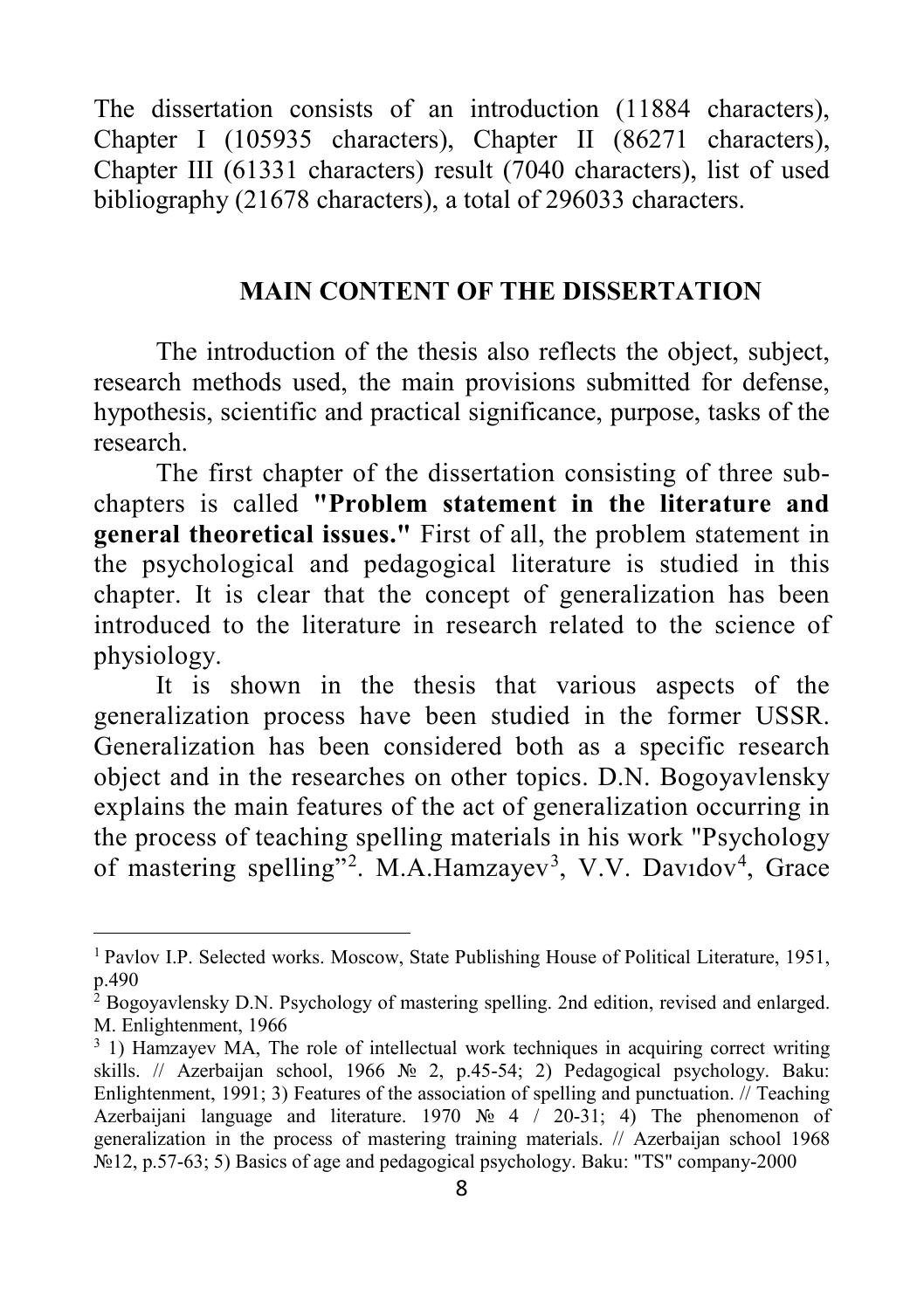Craig<sup>[5](#page-8-0)</sup>, J.F.Zhuykov<sup>[6](#page-8-1)</sup> and others have studied the act of generalization in various aspects. As a result, it led to the study of more specific aspects of the generalization phenomenon. Thus, issues such as emotion and generalization<sup>[7](#page-8-2)</sup>, mass generalization<sup>[8](#page-8-3)</sup> and cartographic generalization<sup>[9](#page-8-4)</sup> were studied. The results of research conducted in the psychological context have been used in other fields of science, including methodological works  $10$ . The author's provisions on mass generalization are commented on in his article entitled "The impact of mass generalization on intercultural dialogue."

The second subchapter of the first chapter of the thesis is devoted to the formation of the notion of generalization as a concept. It is shown in the thesis that the formation of notions as concepts is one of the main tasks of science. It is known that the reveal of the essence of any concept with reference to the main features affects the development of science. This aspect is taken into account in the thesis work. The analysis of research on the act of generalization shows that the notion of generalization has not been formed as a concept. In particular, the main features of the generalization phenomenon in the learning process are not generalized. Its main reason is the lack of a comprehensive study of the phenomenon of generalization, the lack of research on its specific, basic features. Therefore, the act of generalization is

1

<sup>4</sup> Davydov V.V., Psychological problems of the process of teaching younger students (in the book. Reader on developmental psychology) M: International Pedagogical Academy, 1994

<span id="page-8-0"></span><sup>&</sup>lt;sup>5</sup> Grace Craig, Developmental Psychology (seventh international edition). St. Petersburg, Moscow, Kharkov, Minsk, 2002

<span id="page-8-1"></span><sup>6</sup> Zhuikov S.F., Psychology of mastering grammar in elementary grades. M: Enlightenment., 1964

<span id="page-8-2"></span><sup>7</sup> Generalization of emotions; http//vprosvet.ru/biblioteka/generalizaciya-emociy"/7890- 234567890-/ EO

<span id="page-8-3"></span><sup>8</sup> Abbasova GO, The impact of mass generalization on intercultural dialogue / Materials of the international scientific conference on "Intercultural dialogue: Linguistic, pedagogical and literary aspects" (November 25-27, 2010, AUL) Baku: 2010, p.22-24

<span id="page-8-4"></span><sup>9</sup> Generalizatio http//gutta-honey.Livejournal.com/381827.html

<span id="page-8-5"></span><sup>10</sup>Afandizadeh A. R., Scientific bases of correct writing training. Baku: Enlightenment, 1975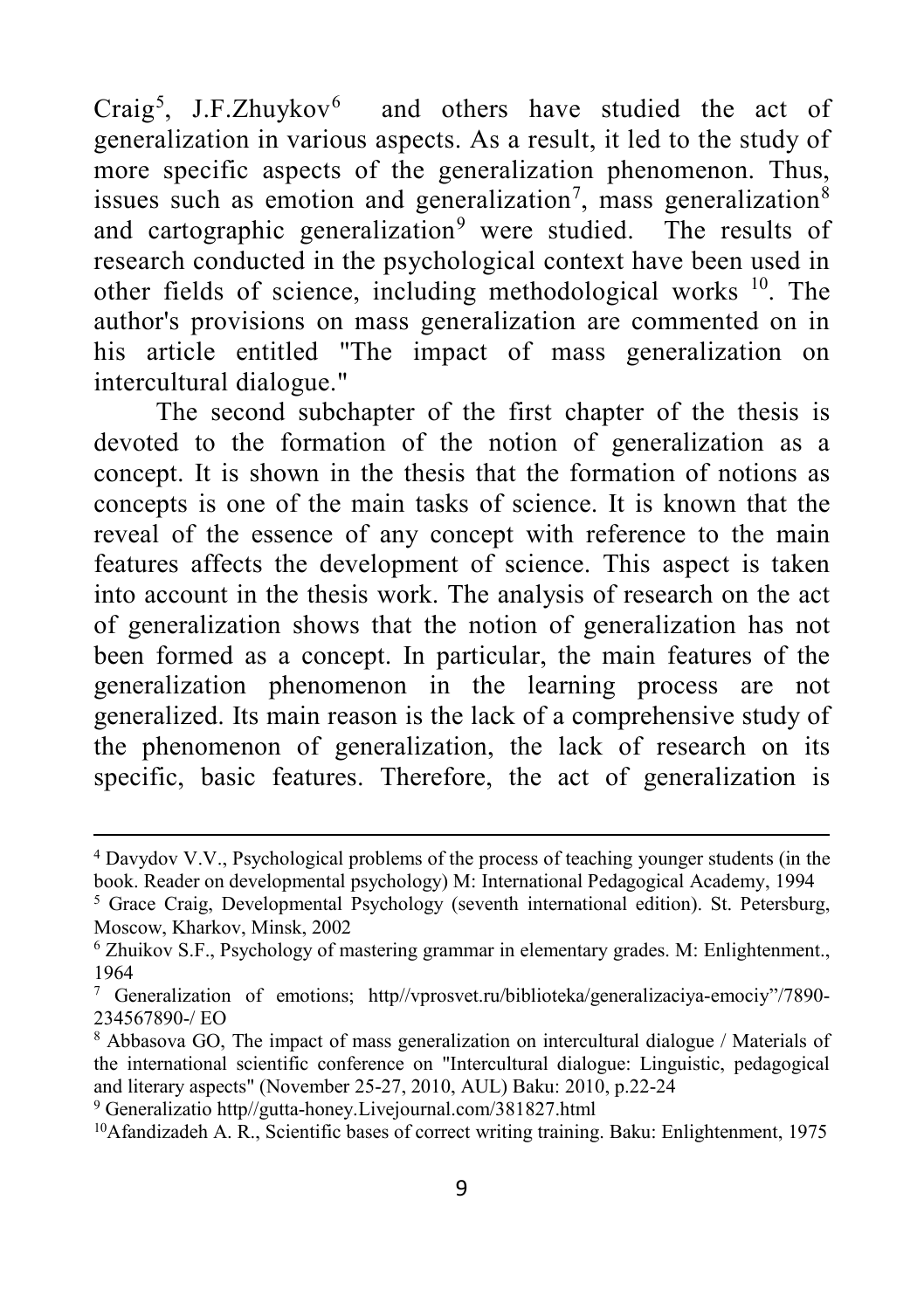formed as a concept in the second sub-chapter of the first chapter of the thesis work. The research has led to the conclusion that stating the generalization phenomenon as a concept in the following manner reveals its essence more accurately, clearly expresses its main features: Generalization is the wrong generalization which can manifest itself in several forms, related to thinking, able to increase or decrease with the level of arousal and delay occurring objectively and subjectively as a result of associations, life experience, incomplete information, improperly organized training and analysis.

The content of training in terms of generalization is analyzed and possibilities of textbooks in terms of eliminating the generalization are shown and suggestions are given for improving the content in the third sub-chapter of the first chapter entitled "Content of training on primary school".

Neither students nor parents have necessary information about other documents reflecting the content of education. They define their work on the basis of textbooks without seeing curricula and plan of study. This is one of the factors making it necessary to analyze the textbooks of primary school in terms of eliminating the phenomenon of generalization.

 It is stated in the thesis that the creation of integrative subjects such as "Learning the World" shall be considered as a basic principle of textbook design for primary school and it is important to include in these textbooks teaching materials allowing to eliminate the phenomenon of generalization. The ability of textbooks to eliminate the act of generalization has a positive effect on more effective organization of the learning process and the development of mental strength of junior students.

The analysis was conducted with specific textbooks for each class by indicating the number of sections in the textbooks, topics, number of topics related to generalization, topics allowing to eliminate generalization. Topics having the potential to overcome the act of generalization are given in the specific manner.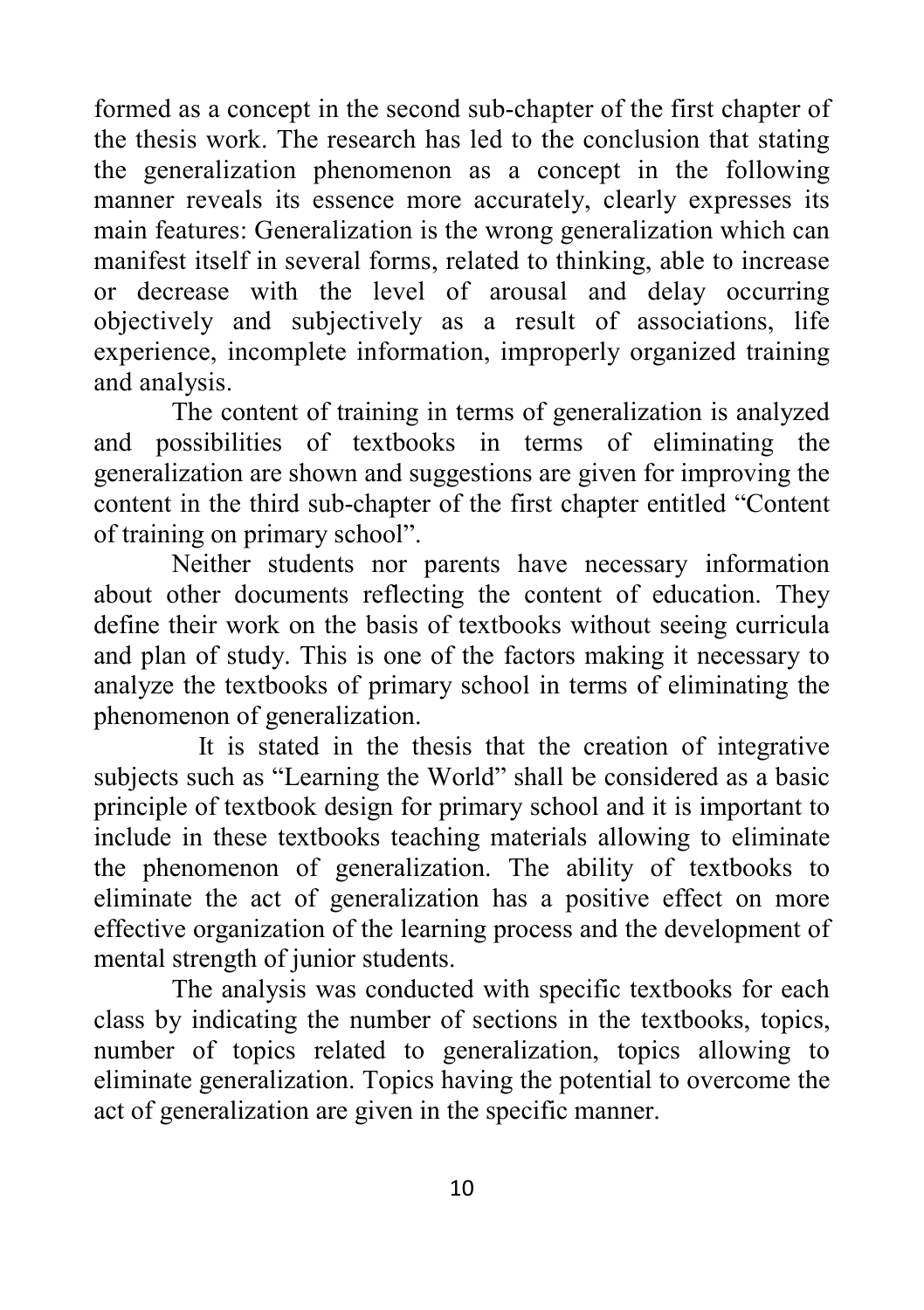It is shown in the thesis work that textbooks "Learning the World" compiled on the basis of integrative knowledge make the junior students acquainted with information such as nature, social events, protection of health and safety, the interaction of objects and events in the environment and the impact on each other. The presented materials teach students to build their activities on the basis of real knowledge and introduce them to the rules of behavior in society. The interdependence of objects and events in the existing world and the fact that one is a condition for the other have been taken as the main principle in the textbooks. For example, the subject "Living beings surrounding me" is clarified on the basis of images of plants, trees and animals and the following generalization is given: "All these beings are fed, breathe, develop, multiply and change." Of course, the textbook is the main tool, but it doesn't mean everything. Taking advantage of the text, a good teacher can direct the feeling of amazement created by the expression "breathing and feeding" of plants and trees, unlike other living things and create the necessary generalizations at students. The task of finding deliberate mistakes in the pictures is also a good opportunity in this regard. One of the aspects drawing attention in the textbooks "Learning the world" is the provision of materials on spiritual matters. It allows the teacher to work on the spiritual education of students in the process of teaching the subject, laying the foundation for an issue that is new for the textbooks as a whole. From an early age, students learn on the basis of these materials that a person is a social being, the rules of behavior in society, who can be called a good person, the simple rules of human relations, i.e., generalized knowledge in this area. $^{11}$  $^{11}$  $^{11}$ .

The phenomenon of generalization, its types and psychological features are explained in subchapter I of Chapter II entitled **"Peculiarities of manifestation of the act of generalization in the process of mastering learning materials by junior** 

 $\overline{a}$ 

<span id="page-10-0"></span><sup>&</sup>lt;sup>11</sup> Garasharli R., The main scope of life lessons, its connection with other sciences. News of Azerbaijan State Pedagogical University. Baku, N 2, 2006, p. 434-438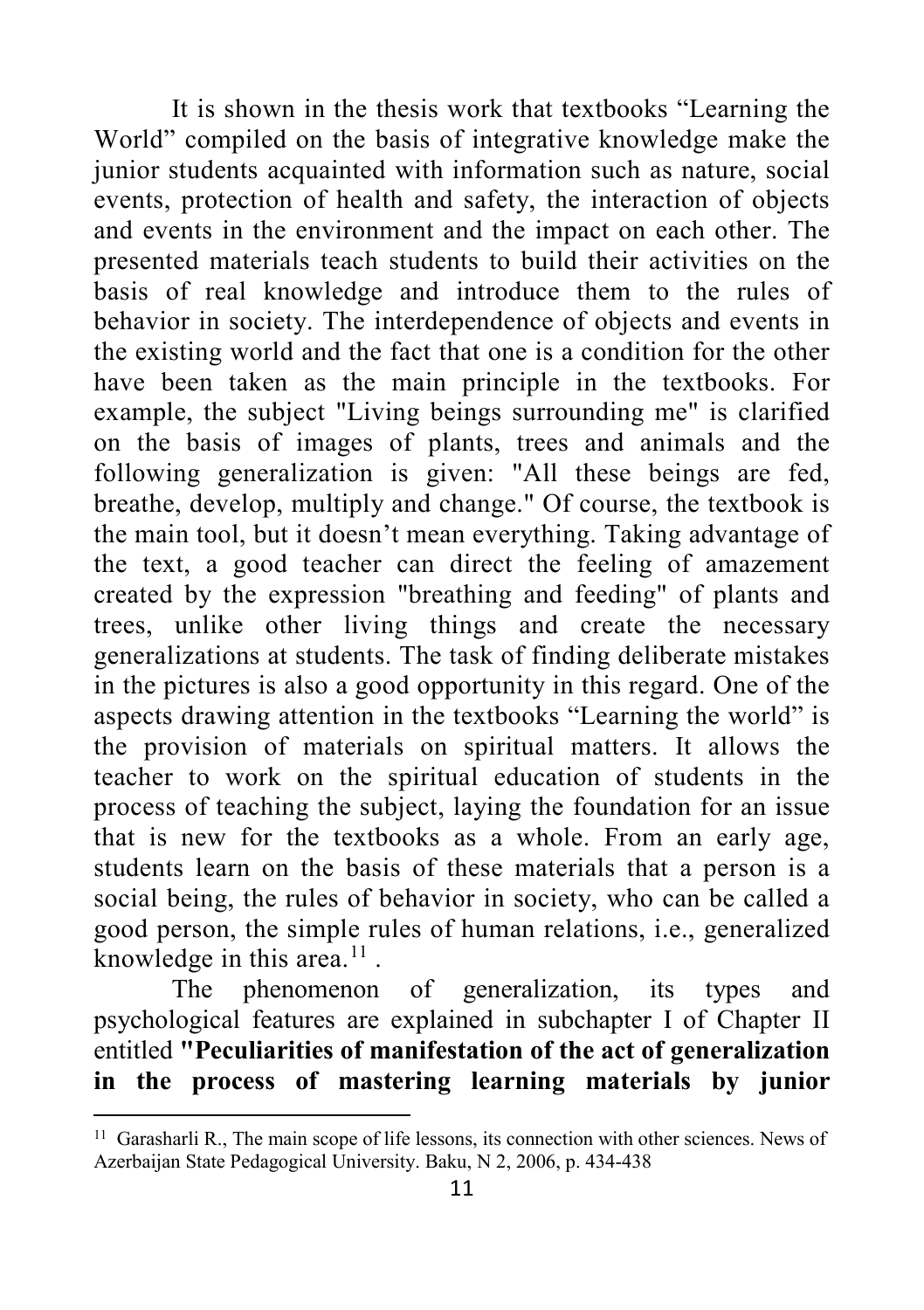**students"**. It is shown that the types of generalization are determined on the basis of its occurrence characteristics. It also allows you to study the timing, areas and characteristics of generalization. It is shown in the subchapter that there is a relationship between the peculiarities of manifestation and the types of generalization.

The types of generalization events are specifically interpreted, their nature is clarified and the impact of elimination on the outcome of learning activities is explained in the thesis work. It is shown that intra-concept generalization arises as a result of expanding the scope of the reference rule.

The influence of individual differences and the completeness of learning information on the generalization phenomenon is investigated, tested by experiments and defined teaching tasks in the following half-chapters and reflected in the specific tables.

By studying and taking into account the individual differences of students, it is possible to prevent these shortcomings by choosing different tasks in accordance with the specific curriculum. It is possible to conclude that not all mistakes result in generalization. Sometimes a student makes a mistake, but does the generalization correctly. It is manifested most of all in the performance of spelling tasks on the subject of the Azerbaijani language, in the tasks related to the order of operations in Mathematics, in the generalization on the basis of the cause and effect relationship in the subject "Learning the World".

The third chapter is entitled **"Effective ways to eliminate the phenomenon of generalization."** In the first half of this chapter, the impact of pre-generalization work on students' subsequent learning activities, the relationship between the elimination of generalization and the effective preparation of children for school is examined on the basis of examples, the results are studied and summarized in school practice. It is noted that although the problem of school readiness is always in the focus of research, certain mistakes are made in practice.

Preparing for school means teaching children letters, memorizing the multiplication table. As a result, although the child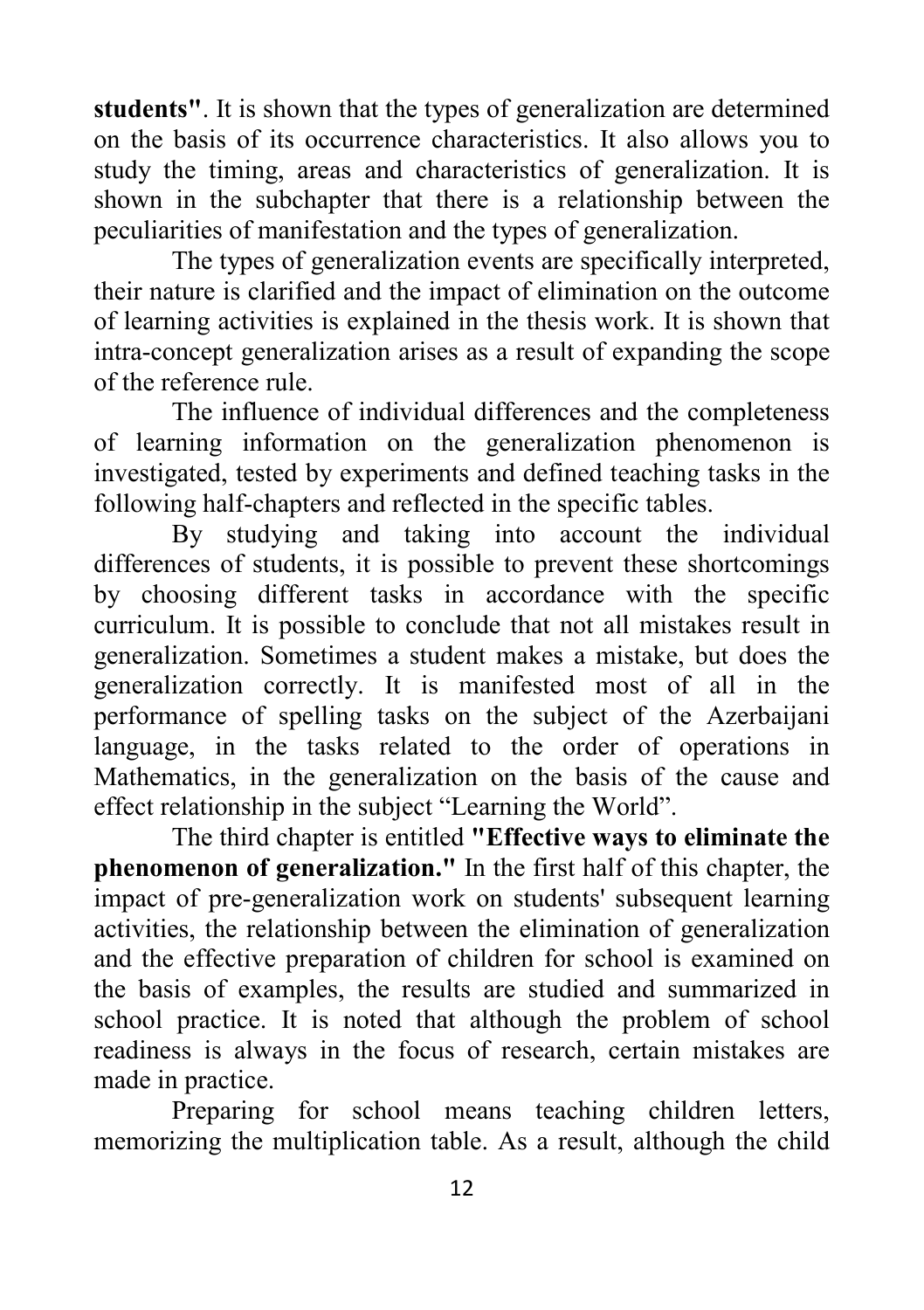succeeds in the first months of education, as the preparations for school are not properly organized, the lagging will begin very soon. As U.A. Afandiyeva writes, "The concrete content of psychological preparation for school is constantly changing and enriched by adapting to the requirements of the time. The high level of modern science and technology, the development of society requires a change in the content and methods of school education.<sup>12</sup>

B.H. Aliyev and R.V. Jabbarov attract attention to one of the main tasks of a teacher in their article "Psychological issues of teacher's preparation for classes in modern times" and write: *"The teacher shall endeavor to make the students master the teaching materials better and be able to conduct thinking operations on it."[13.](#page-12-1)* 

 The next subchapter of the thesis called **"Psychologicalexperimental study of the act of generalization in the learning process in primary school"** is also devoted to the experiments serving to clarify the hypothesis. The results are devoted to the psychological-experimental study of the act of generalization in the learning process in primary school and the results tested with the help of different methods are reflected in the Tables.

**3.1. Organization and conduct of research**. We used the method called "Express in one word" in order to study the act of generalization in the learning process in primary school. The study involved 52 primary school students (I grade-14 students, II grade-13 students, III grade -13 students, IV grade -12 students) studying at secondary school No. 18 named after M. Mushfig in Baku.

**Methodology № 1.** In option I: "Express in one word" children are given words in five lines in order to study the characteristics of the act of generalization in the process of generalization. Students are asked to express the words of each

 $\overline{a}$ 

<span id="page-12-0"></span><sup>&</sup>lt;sup>12</sup> Efendiyeva U.A., Research issues of the problem of psychological preparation of a child for school // Journal of Psychology, 2005  $\overline{\text{Ne}}$  2, p.88-99

<span id="page-12-1"></span><sup>13</sup> Aliyev B.H., Jabbarov R.V., Psychological issues of teacher preparation for lessons in modern times // Journal of Psychology, 2009 №1, p.28-35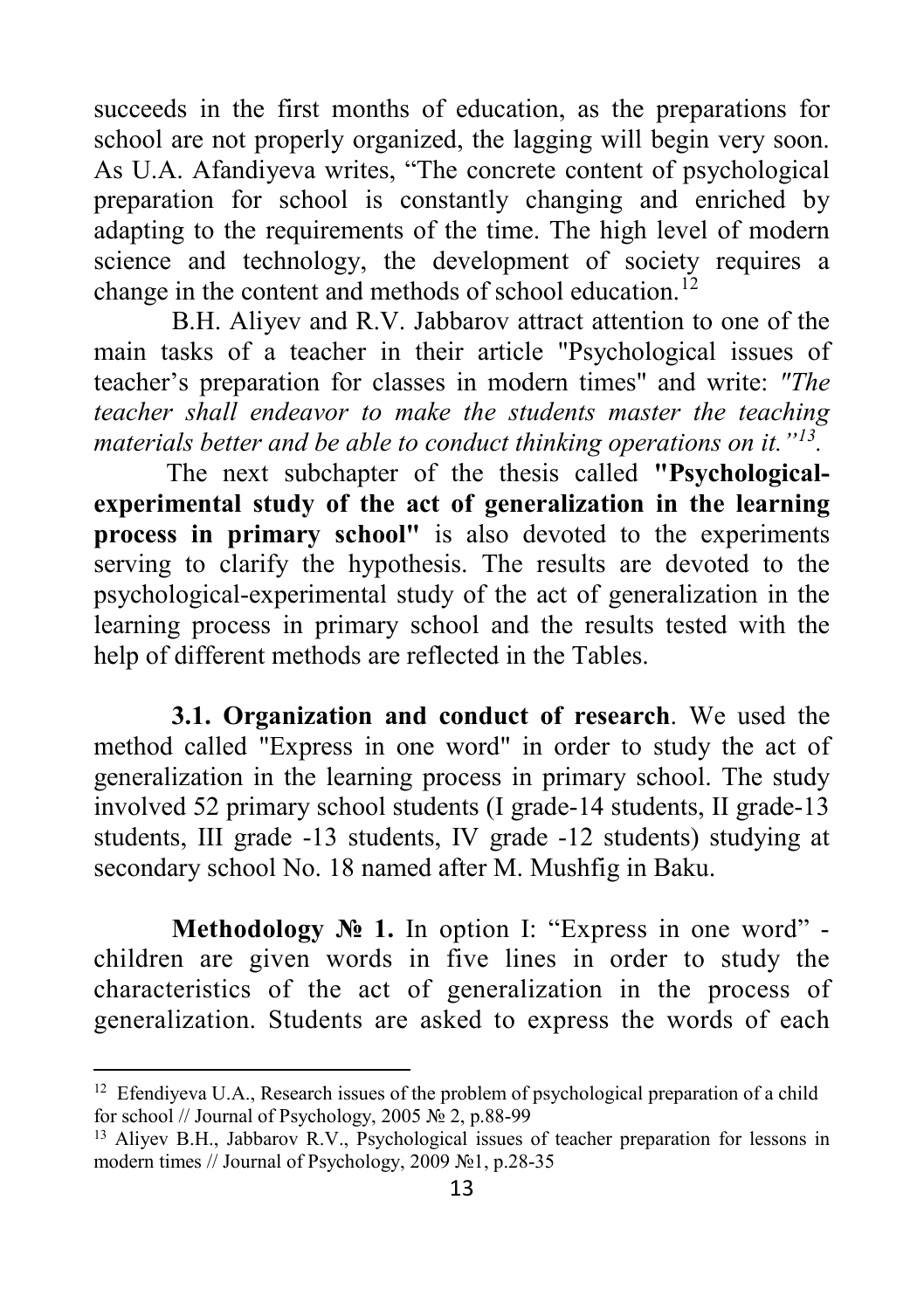line in one word. This word is supposed to have generalizing character and determines the level of students' simple generalization skills. The purpose is to investigate the mistakes leading to the act of generalization while generalizing when specific cases are known. It is studied whether the task is completely clear to the students. When there is no question about the mechanism of the task, students start working. No restriction is considered in the execution of the order. But the students are not informed about it.

The results of the research were performed by analyzing the answers of students in terms of quantity and quality. It was known that the students present in the experiment made mistakes that resulted in generalization while expressing the words of each line in one word. There were revealed 7 wrong generalization cases in the first grade, 7 in the second grade, 6 in the third grade and 5 wrong generalization cases in the fourth grade.

The nature of the act of generalization occurred during the generalization was investigated through an oral survey. Three out of the generalizations committed by first-grade students were due to misconceptions gained in life, two were due to the lack of understanding of the necessary concepts and two were due to attention. The reasons of the generalization fulfilled by the second-grade students were as follows: 4 mistakes were made because of the reason that the students referred not to the basic properties, but to the transient properties of the objects named in the lines and the mistakes of two students were due to negligence and a person made a mistake because of the misconceptions gained in life.

#### **Example of a questionnaire used in Methodology № 1:**

#### **Read and state how to name the items of each line in one word?**

- 1. Magpie, woodpecker, starling, pheasant, partridge -
- 2. Cock, chicken, duck, chickling, goose -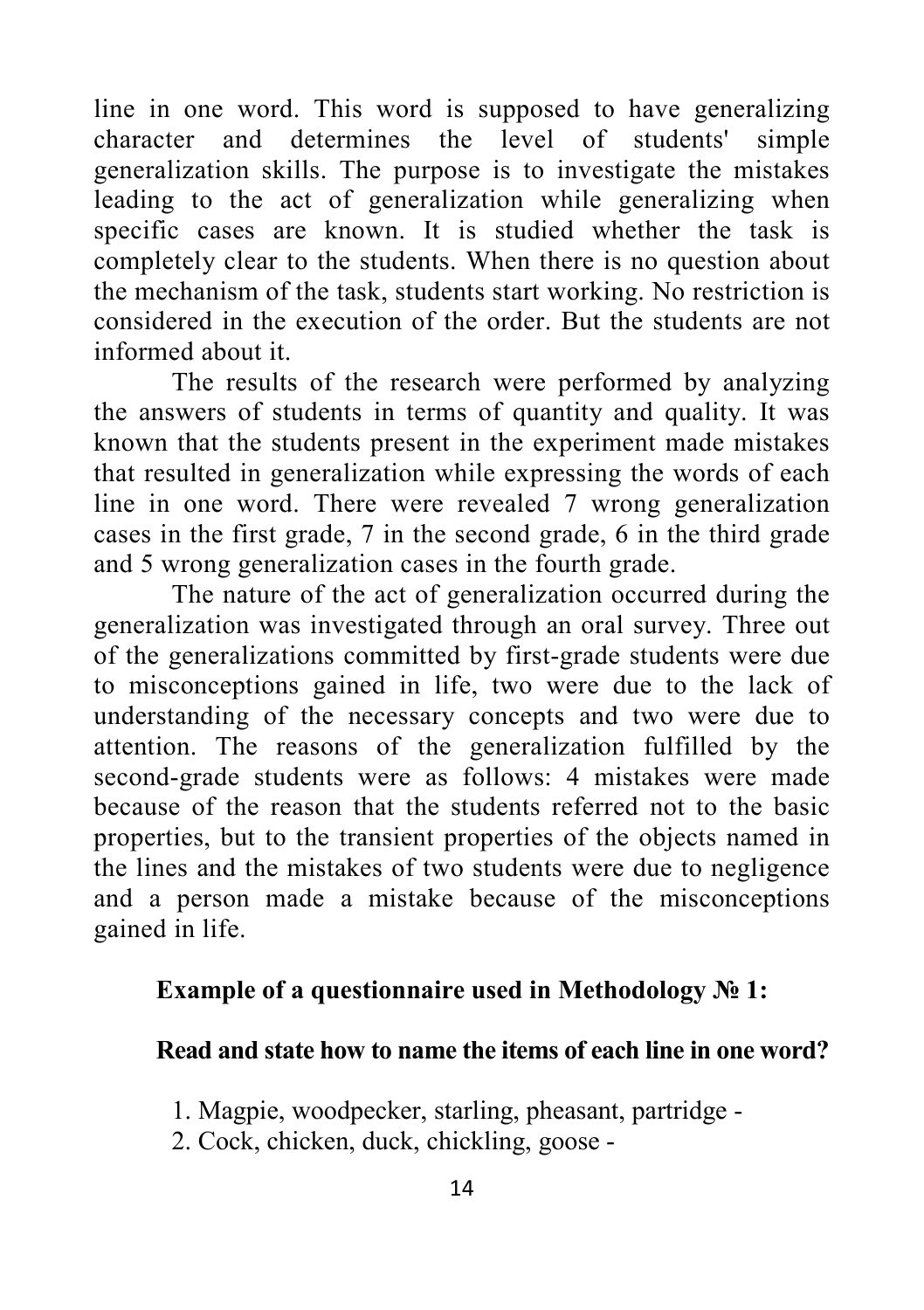- 3. Raspberry, cranberry, blackberry, strawberry, currants -
- 4. Painter, welder, locksmith, plasterer, carpenter -
- 5. Thyme, nettle, plantain, sugarcane, mint -
- 6. Violet, tulip, lily of the valley, forest breeze, chamomile -

### **Option 2**:

Choose the words matching the given word and write them on separate lines. The purpose of organizing the work on this option is to determine what mistakes the students made as a result of the act of generalization while writing the given words on the appropriate line. Unlike the first version of the method, this time the students had to mentally analyze the words matching the given word (concept) and determine to which general word (concept) they belong.

## **Example from option 2 of Methodology № 1:**

1. Family-

- 2. Domestic animals -
- 3.Master -
- 4. Medicinal plants -
- 5. Berries -
- 6. Wild birds -

14 students from the first grade, 13 students from the second grade, 13 students of the third grade and 12 students from the fourth grade of Aghbash village secondary school (totally 52 students), Shabran region participated in the survey. First, the teacher was provided with methodological assistance for completing the task. The teacher informed the students about it. The obtained results are given in the following table: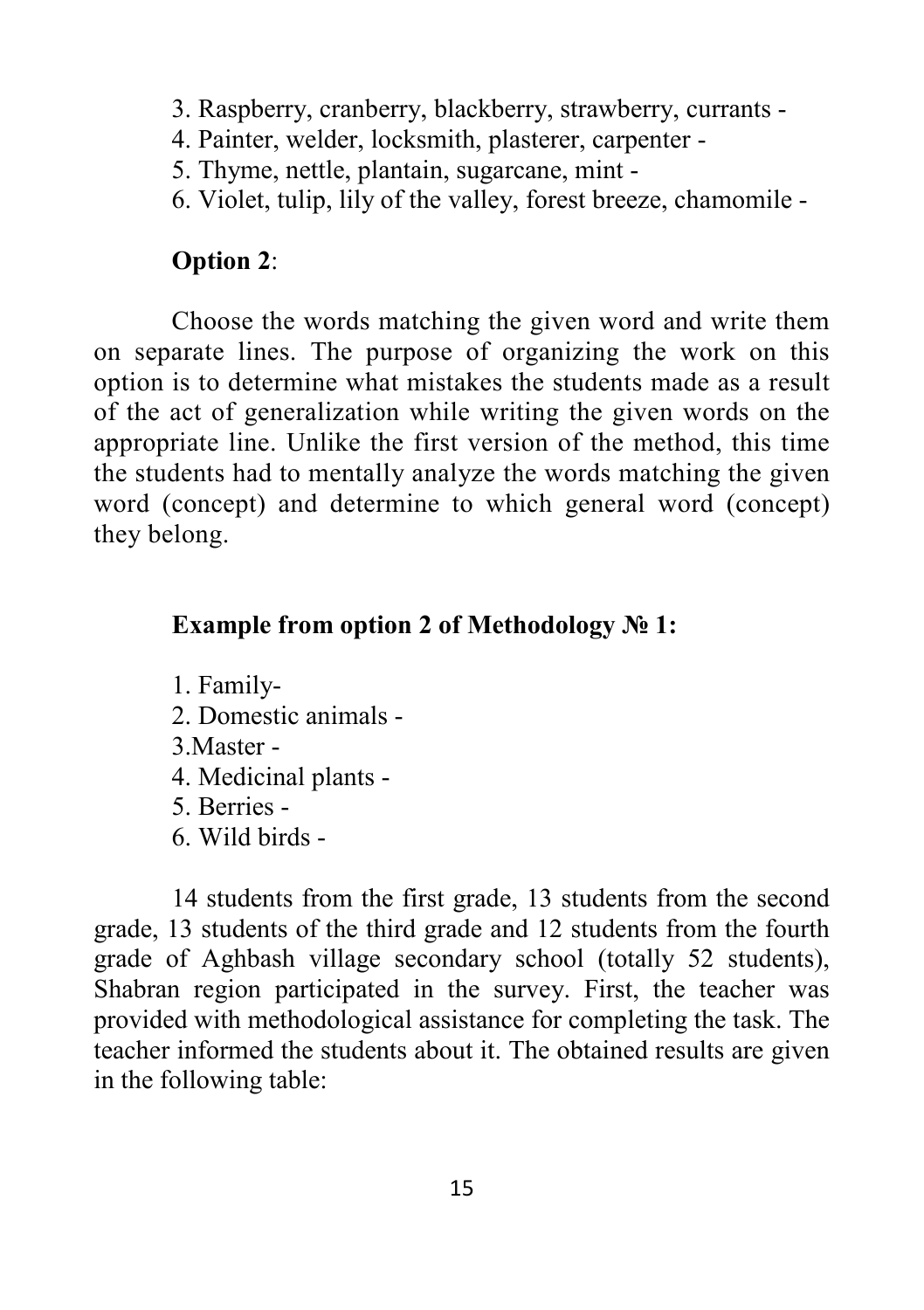## Write the words in separate lines according to the given word Table 1

| $N_{\! \! \! \Omega}$ | Cl<br>as<br>$\bf S$                       | $\rm Nu$<br>mb<br>er<br>of<br>stu<br>den<br>t s | Family<br>member<br>$\bf S$          |                | Master                               |                                   | Domest<br>ic<br>animals              |                | Wild<br>birds                        |                | Medicin<br>al plants                 |                | Berry                                |                       |
|-----------------------|-------------------------------------------|-------------------------------------------------|--------------------------------------|----------------|--------------------------------------|-----------------------------------|--------------------------------------|----------------|--------------------------------------|----------------|--------------------------------------|----------------|--------------------------------------|-----------------------|
|                       |                                           |                                                 | $\overline{Ri}$<br>gh<br>$\mathbf t$ | Wr<br>on<br>g  | $\overline{Ri}$<br>gh<br>$\mathbf t$ | $\overline{\text{Wr}}$<br>on<br>g | $\overline{Ri}$<br>gh<br>$\mathbf t$ | Wr<br>on<br>g  | $\overline{Ri}$<br>gh<br>$\mathbf t$ | Wr<br>on<br>g  | $\overline{Ri}$<br>gh<br>$\mathbf t$ | Wr<br>on<br>g  | $\overline{Ri}$<br>gh<br>$\mathbf t$ | Wr<br>on<br>${\bf g}$ |
| $\mathbf{1}$          | $\mathbf I$                               | 14                                              | $\overline{8}$                       | 6              | $\overline{10}$                      | $\overline{4}$                    | $\overline{12}$                      | $\overline{2}$ | 9                                    | $\overline{5}$ | 5                                    | $\overline{9}$ | 6                                    | $\overline{8}$        |
| $\overline{2}$        | $\rm II$                                  | 13                                              | 6                                    | $\tau$         | 9                                    | $\overline{4}$                    | 11                                   | $\overline{2}$ | 10                                   | $\overline{3}$ | $\overline{7}$                       | 6              | $\tau$                               | 6                     |
| $\overline{3}$        | $\rm III$                                 | 13                                              | 9                                    | 9              | $11\,$                               | $\overline{2}$                    | 12                                   | $\mathbf{1}$   | 9                                    | $\overline{4}$ | 9                                    | $\overline{4}$ | 10                                   | $\overline{2}$        |
| $\overline{4}$        | $\overline{I}$<br>$\overline{\mathbf{V}}$ | $\overline{12}$                                 | $\overline{7}$                       | $\overline{5}$ | 11                                   | $\overline{1}$                    | $10\,$                               | $\overline{2}$ | $10\,$                               | $\overline{2}$ | 9                                    | $\overline{3}$ | 10                                   | $\overline{2}$        |
| 5                     | $\mathbf T$<br>ot<br>$\mathbf{a}$         | 52                                              | 30                                   | 22             | 41                                   | $\overline{11}$                   | 45                                   | $\overline{7}$ | 38                                   | 14             | 30                                   | 22             | 34                                   | 18                    |

**Methodology № 2**. The method "Replace with symbol" was used. The expression of the learned rules in symbols is directly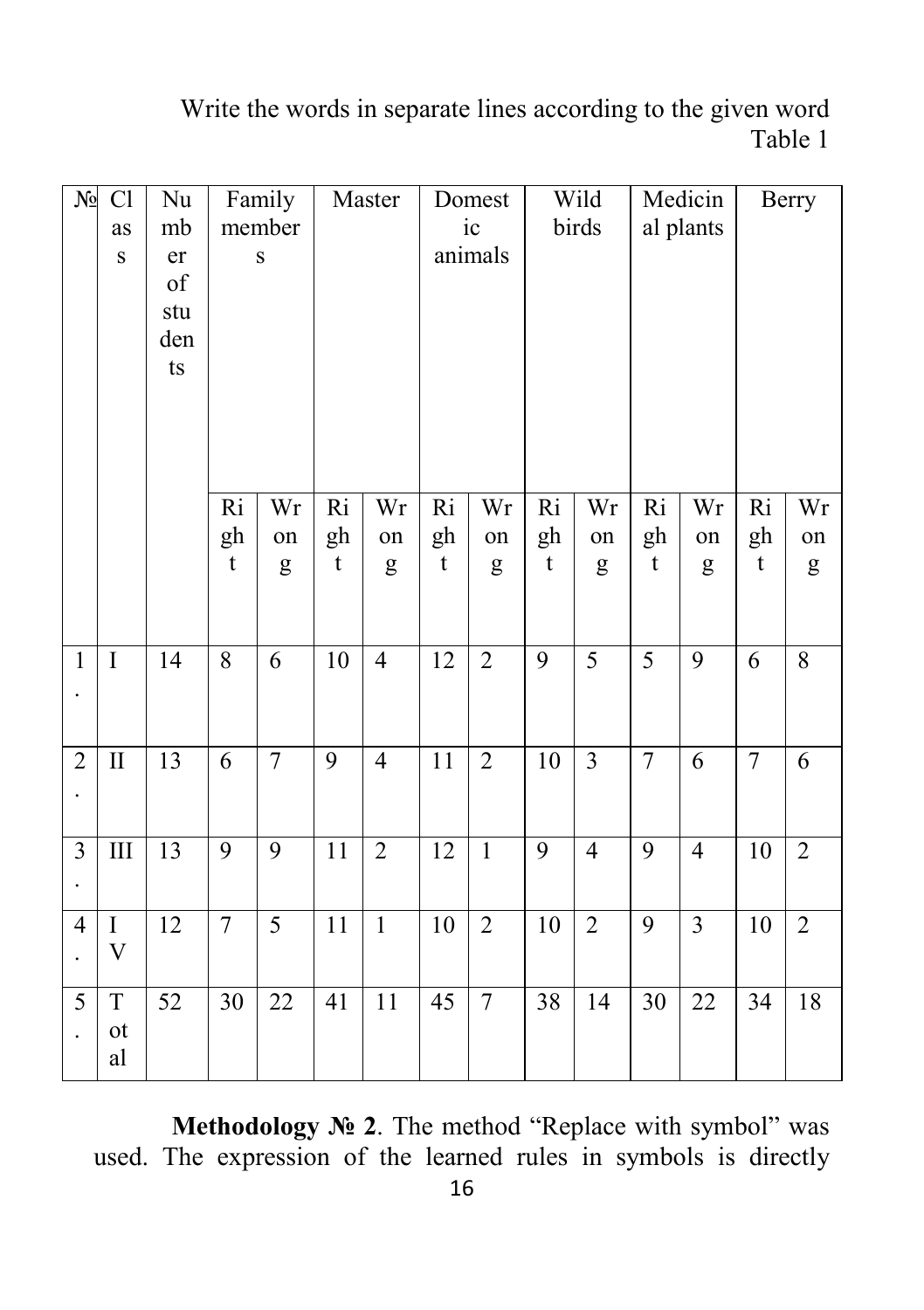proportional to the level of study of the concepts. This method is the most appropriate tool to determine the level of use of symbols to determine whether the student has reached a general conclusion. The methodology was to determine the extent to which the concepts related to the teaching materials in mathematics have been mastered, to study the possibility of using symbols.

## **Development of the research**

The method was used in the third and fourth grade, with 12 students in each class. First of all, the level of mastering the rule "The sum does not change when the place of the summands changes" from mathematics was controlled. In both classes, examples of the application of the rule on numbers were given in the initial version. (third grade:  $47+68$ ;  $68 + 47$ ;  $54 + 43$ ;  $43 + 54$ ; fourth grade:  $124 +$ 218;  $128 + 218$ ;  $309 + 134$ ;  $134 + 309$ ). As the students solved the examples, determination of the amount of time allotted for the work was on the focus of attention. As intended in the application of the methodology, students initially had to spend more time, if they had mastered the rule of relocation of summands and then (after the relocation of summands) significantly less time. It happened as expected:

Table on the effect of work on changing the characters to the generalization event

Table 2

|                |      |        | Replace with symbols |                 | Total             |    |    |
|----------------|------|--------|----------------------|-----------------|-------------------|----|----|
|                |      |        | Displac              | Replace Replace |                   | Ri | Wr |
| C <sub>1</sub> | Nu   | Learne | e the                | with            | with              | gh | on |
| ass            | mb   | d      | summa                | literal         | pictorial         |    | g  |
|                | er   | notion | nds in               |                 | characte characte |    |    |
|                | of   |        | the                  | <b>rs</b>       | <b>rs</b>         |    |    |
|                | stud |        | given<br>problem     |                 |                   |    |    |
|                | ents |        |                      |                 |                   |    |    |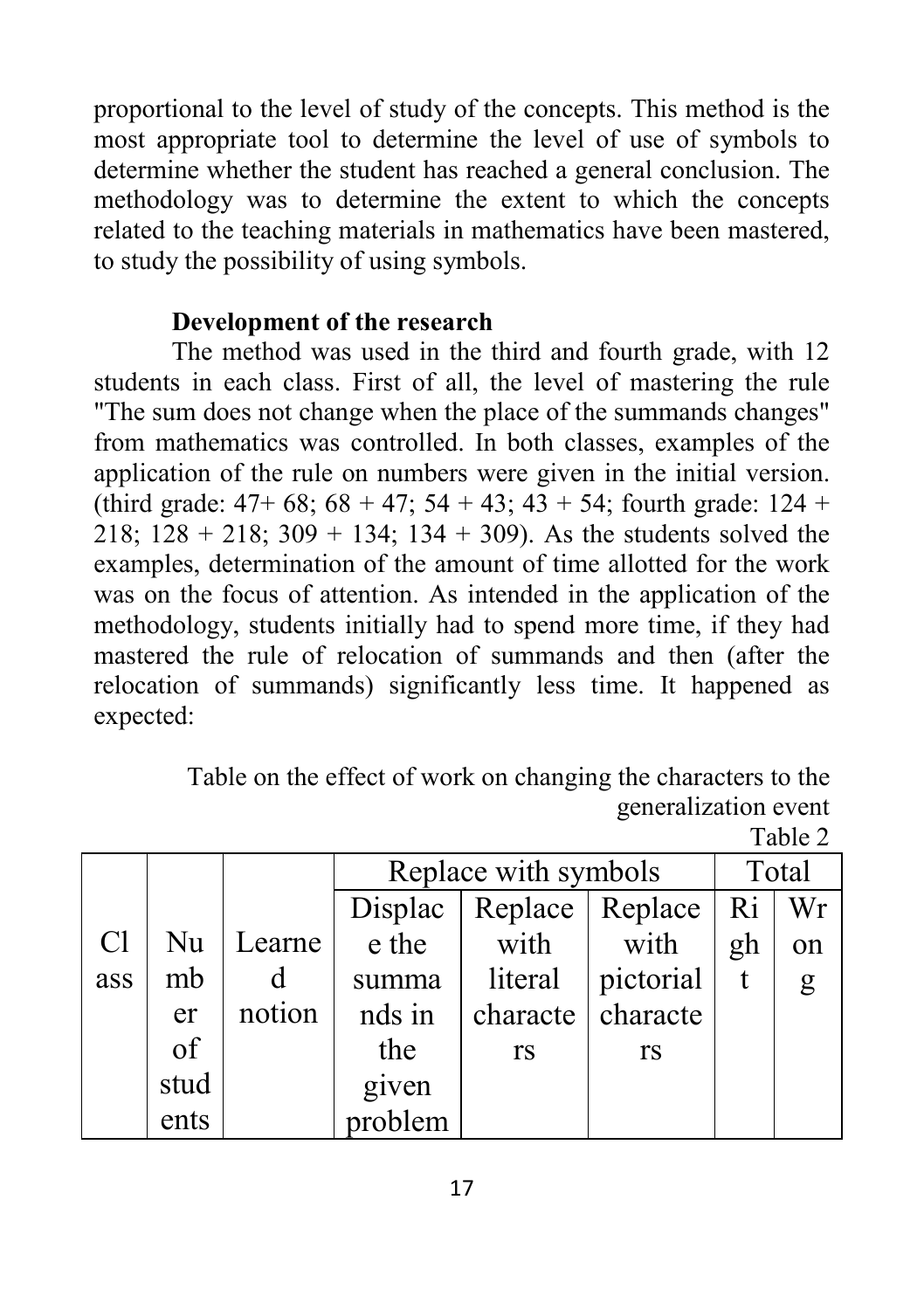|                |    |         | Ri            | Wr            | Ri            | Wr            | Ri            | Wr            |               |               |
|----------------|----|---------|---------------|---------------|---------------|---------------|---------------|---------------|---------------|---------------|
|                |    |         | gh            | on            | gh            | on            | gh            | on            |               |               |
|                |    |         | t             | g             | t             | g             | t             | g             |               |               |
| $\rm{co}$      | 17 | Displa  | 9             | 8             | 8             | 9             | 5             | 12            | 22            | 29            |
| nt             |    | cemen   | 53            | 47            | 47            | 53            | 30            | 70            | 43            | 57            |
| $\mathfrak{Z}$ |    | of<br>t | $\frac{0}{0}$ | $\frac{0}{0}$ | $\frac{0}{0}$ | $\frac{0}{0}$ | $\frac{0}{0}$ | $\frac{0}{0}$ | $\frac{0}{0}$ | $\frac{0}{0}$ |
|                |    | summ    |               |               |               |               |               |               |               |               |
| $\overline{4}$ | 16 | ands    | 10            | 6             | 8             | 8             | 6             | 10            | 27            | 21            |
|                |    |         | 62            | 38            | 48            | 48            | 36            | 64            | 57            | 43            |
|                |    |         | $\frac{0}{0}$ | $\frac{0}{0}$ | $\frac{0}{0}$ | $\frac{0}{0}$ | $\frac{0}{0}$ | $\frac{0}{0}$ | $\frac{0}{0}$ | $\frac{0}{0}$ |
| Ex             | 16 |         | 13            | 3             | 12            | 4             | 9             | 7             | 34            | 14            |
| per            |    |         | 81            | 19            | 91            | 9%            | 68            | 32            | 71            | 29            |
|                |    |         | $\frac{0}{0}$ | $\frac{0}{0}$ | $\frac{0}{0}$ |               | $\frac{0}{0}$ | $\frac{0}{0}$ | $\frac{0}{0}$ | $\frac{0}{0}$ |
| 3              |    |         |               |               |               |               |               |               |               |               |
| $\overline{4}$ | 18 |         | 14            | 4             | 12            | 6             | 11            | 7             | 37            | 17            |
|                |    |         | 77            | 23            | 72            | 36            | 70            | 44            | 69            | 31            |
|                |    |         | $\frac{0}{0}$ | $\frac{0}{0}$ | $\frac{0}{0}$ | $\frac{0}{0}$ | $\frac{0}{0}$ | $\frac{0}{0}$ | $\frac{0}{0}$ | $\frac{0}{0}$ |
|                |    |         |               |               |               |               |               |               |               |               |

In order to check the reliability of the result, the method **"Express with other symbols"** was used. The essence of the method is as follows: students express the order of the given actions with the symbols they have "discovered". Students used literal symbols most of all while applying the method. This is understandable. As in the primary school, only literal symbols are used in the teaching process, albeit with a different content. The use of literal symbols and the failure to refer to other symbols cause the students to conclude as following: "What symbols can be used other than literal symbols?" After the explanation of the question, the level of students' use of pictures and symbols (apple shape  $+$  pear shape  $=$ pomegranate shape) was studied and had to be used as soon as possible to use the image expression of the generalized rule of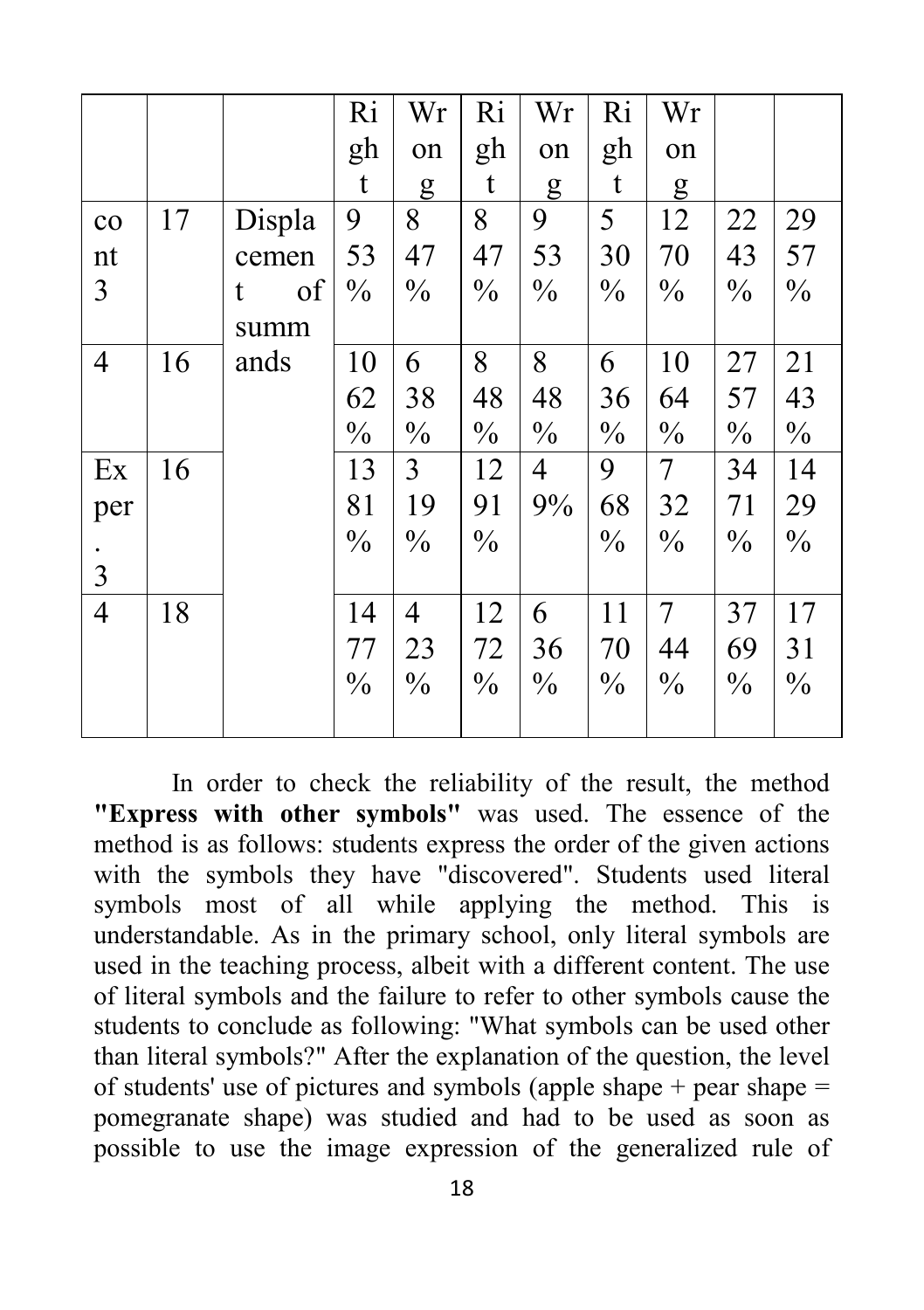relocation). In contrast to the previous variants, it became clear that the generalization event was reduced by 10-15%. It was taken as an indicator of the reliability of the applied methodology. The study was conducted in four groups each consisting of two persons. In the first two groups, the work of displacement of summands organized in the usual way without using symbols and in the other two groups by using symbols (both literal and figurative symbols). Studying the level of mastering the concept allowed to come the conclusion that the concept was mastered more effectively in groups working on the displacement of summands by use of symbols. As expected, mastering level was low in the other group (groups not working on symbols). We give the results on the following table:

# Table on the effect of work on other symbols on the generalization event

 $T_0 h l_0$   $2$ 

|                |      |        | ر uulu  |         |                      |         |    |           |    |       |  |  |
|----------------|------|--------|---------|---------|----------------------|---------|----|-----------|----|-------|--|--|
|                |      |        |         |         | Replace with symbols |         |    |           |    | Total |  |  |
| C <sub>1</sub> | Nu   | Learne |         |         |                      |         |    |           |    |       |  |  |
| as             | mb   | d      |         | Displac |                      | Replace |    | Replace   | Ri | Wr    |  |  |
| S              | er   | notion |         | e the   |                      | with    |    | with      |    | on    |  |  |
|                | of   |        | summa   |         |                      | literal |    | pictorial | t  | g     |  |  |
|                | stud |        | nds in  |         | characte             |         |    | characte  |    |       |  |  |
|                | ents |        | the     |         | rs                   |         |    | rs        |    |       |  |  |
|                |      |        | given   |         |                      |         |    |           |    |       |  |  |
|                |      |        | problem |         |                      |         |    |           |    |       |  |  |
|                |      |        | Ri      | Wr      | Ri                   | Wr      | Ri | Wr        |    |       |  |  |
|                |      |        | gh      | on      | gh                   | on      | gh | on        |    |       |  |  |
|                |      |        | t       | g       | t                    | g       | t  | g         |    |       |  |  |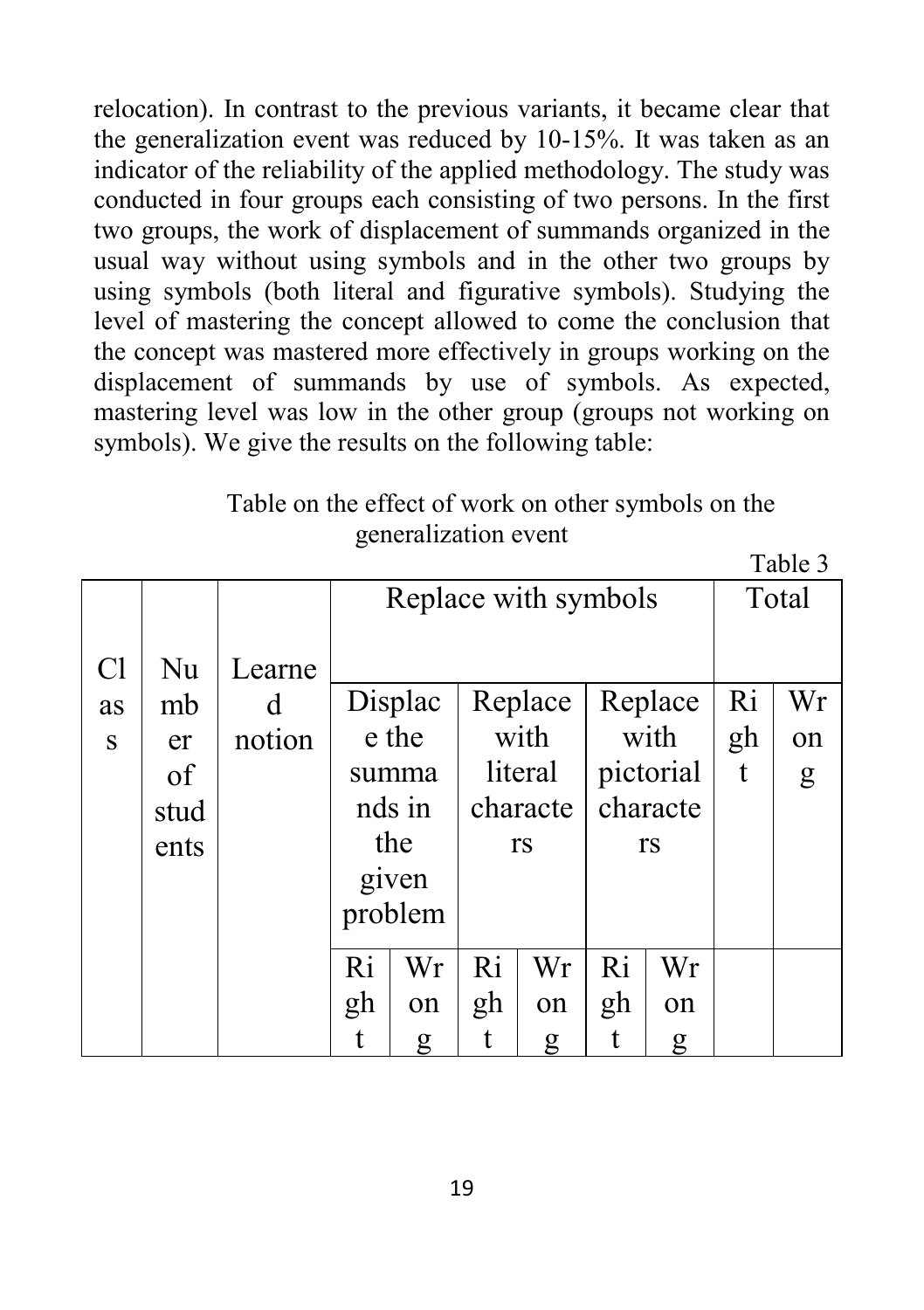| K              | 17 | Displa  | 7             | 10            | 6             | 11            | $\overline{4}$ | 13            | 17            | 34            |
|----------------|----|---------|---------------|---------------|---------------|---------------|----------------|---------------|---------------|---------------|
| on             |    | cemen   | 41            | 59            | 35            | 65            | 24             | 76            | 33            | 67            |
| t.             |    | of<br>t | $\frac{0}{0}$ | $\frac{0}{0}$ | $\frac{0}{0}$ | $\frac{0}{0}$ | $\frac{0}{0}$  | $\frac{0}{0}$ | $\frac{0}{0}$ | $\frac{0}{0}$ |
| 3              |    | summ    |               |               |               |               |                |               |               |               |
|                |    | ands    |               |               |               |               |                |               |               |               |
| $\overline{4}$ | 16 |         | 7             | 9             | 5             | 12            | 3              | 13            | 15            | 34            |
|                |    |         | 43            | 47            | 31            | 69            | 19             | 81            | 31            | 69            |
|                |    |         | $\frac{0}{0}$ | $\frac{0}{0}$ | $\frac{0}{0}$ | $\frac{0}{0}$ | $\frac{0}{0}$  | $\frac{0}{0}$ | $\frac{0}{0}$ | $\frac{0}{0}$ |
| Ex             | 16 |         | 11            | 5             | 10            | 6             | 11             | 9             | 32            | 20            |
|                |    |         | 69            | 31            | 63            | 32            | 68             | 23            | 62            | 38            |
| p.<br>3        |    |         | $\frac{0}{0}$ | $\frac{0}{0}$ | $\frac{0}{0}$ | $\frac{0}{0}$ | $\frac{0}{0}$  | $\frac{0}{0}$ | $\frac{0}{0}$ | $\frac{0}{0}$ |
| $\overline{4}$ | 18 |         | 15            | 3             | 14            | 4             | 13             | 5             | 42            | 12            |
|                |    |         | 83            | 17            | 78            | 22            | 72             | 28            | 78            | 22            |
|                |    |         | $\frac{0}{0}$ | $\frac{0}{0}$ | $\frac{0}{0}$ | $\frac{0}{0}$ | $\frac{0}{0}$  | $\frac{0}{0}$ | $\frac{0}{0}$ | $\frac{0}{0}$ |

It is also clear from the analysis of the table that only the traditional training on displacing the summands caused the students not to master the concept properly. The number of mistakes by students both in the third and fourth grades is significantly higher than in the experimental classes. As a result, mistakes made in the experimental groups also caused to less generalization. Psychological analysis showed that the study of the concept by changing the symbols led the students to focus on the problem being studied. Attention has aroused interest, and assimilation has been more effective because the concept is explained in different ways

We conducted a similar study 3 weeks after the experiment without changing the number and composition of these groups in order to study the effect of working with different symbols on the memory duration of the concept. The purpose was to learn how the concept was remembered by students in different groups in that period. We give the result in the following table. We tried to determine the level of forgetting the previously taught knowledge of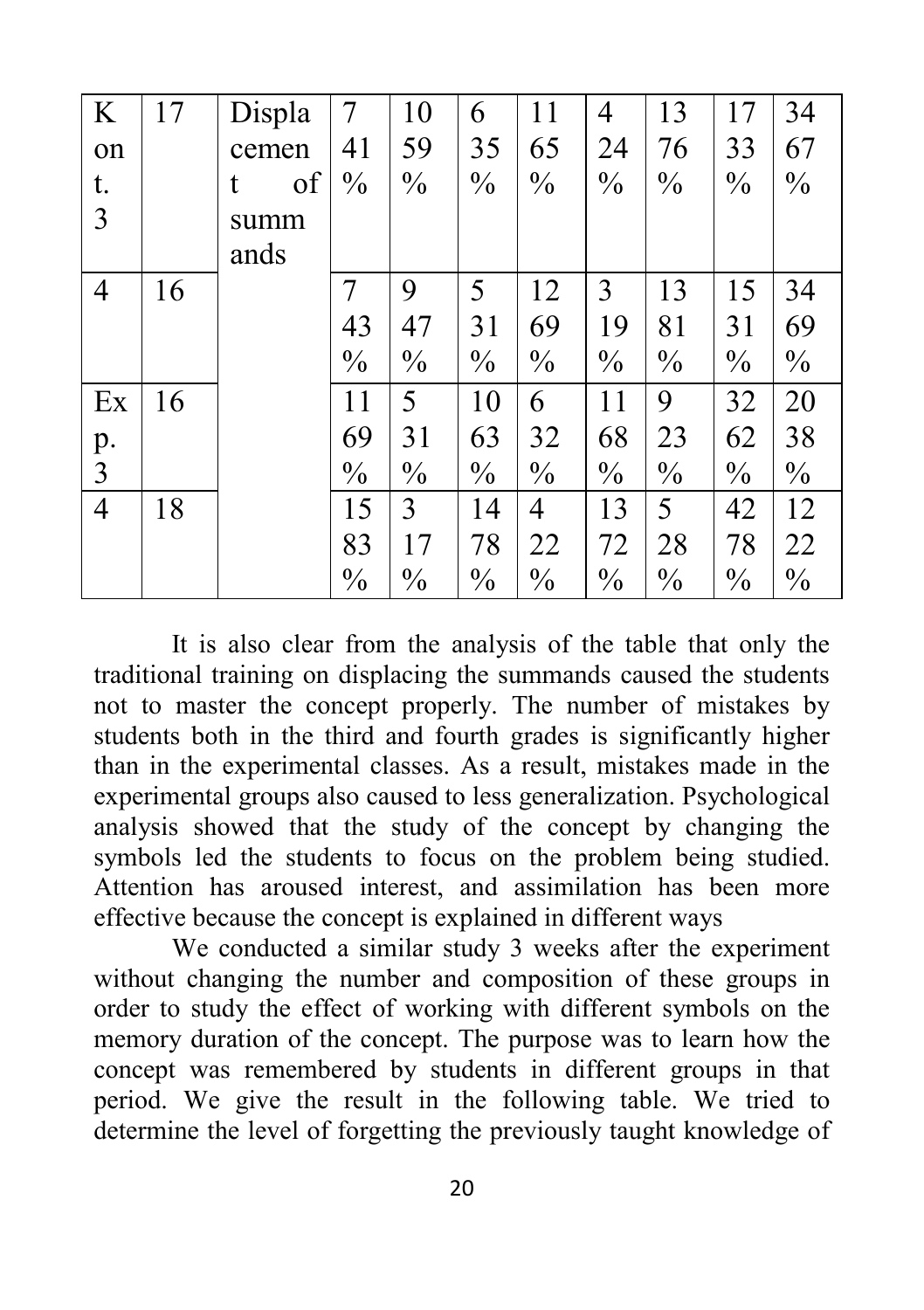the subjects "Azerbaijani language", "Mathematics" and "Learning the World" in the first, second, third and fourth grades and the impact of forgetting on the generalization event. In the process of applying the methodology, we determined the grades received by the students on the basis of the class journal by questioning the knowledge they had acquired. We involved students in the experiment at 3 levels, taking into account the grades. The first group included students with satisfactory marks, the second group included the students with good marks and the third group included the students with excellent marks. The main purpose of selecting students demonstrating different mastering skills was to find the level of forgetfulness in those groups and to find the relationship between the generalization event.

It is obvious from experiment that the learned concept is better remembered by the students in the experimental groups after some time and they solve the examples corresponding to the concept without mistakes. Sometime later, the number of mistakes increased from 26 to 34 (8 in total) in the third grade and from 23 to 36 (12 in total) in the fourth grade. The results in the experimental groups were as following: the number of mistakes decreased by 3 units in the third grade and by 5 units in the fourth grade. The general result is that each topic shall be reinforced and reinforcement shall be organized in different options while teaching mathematics.

The experiment on the subject "Learning the World" was carried out by comparing natural, social phenomena and objects. The purpose was to determine how the comparison method affects the generalization of life knowledge.

The comparison work was organized at two schools secondary school No. 18 in Baku and Agbash village secondary school in Shabran region. Certain requirements were met while defining both control and experimental groups (teachers' education level, students' marks and so on). We tried to minimize the difference in the overall level of chosen classes.

**Methodology № 3** (A.V.Vishnevsky). This methodology is mainly related with the study of the occurrence level of the act of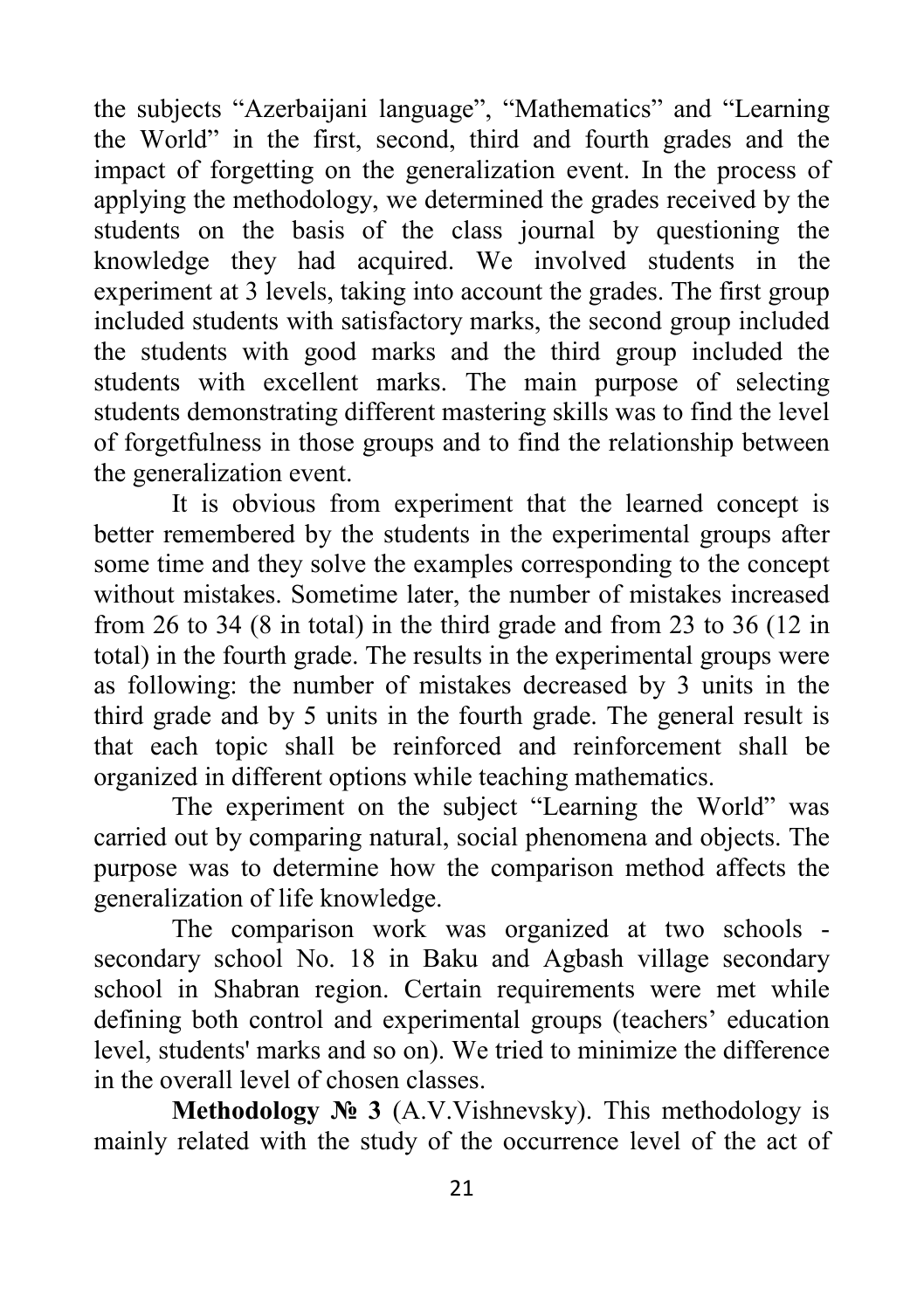generalization in the process of mastering mixed concepts and can be carried out in different classes. The method is called "Excess objects" and is widely used in the psychological research.

**Development of the research.** Words are given in separate lines. Words are related to the same concepts with the exception of one word. The purpose is to find out if students can identify a word not belonging to the same concept. No time limit is set for the first and second grades. In the third grade, students are given 25 minutes and in the fourth grade 20 minutes to complete the task. The example of a task presented in the first and second grades:

1. Cherry, walnut, cherry-plum, nettle, cornel–

- 2. Onion, cabbage, grape, pumpkin, radish-
- 3. Pomegranate, blackberry, mulberry, raspberry, hawthorn–
- 4. Ax, saw, hammer, fork, plane -
- 5. Cake, shekerbura, pepper, sweet bread, pakhlava–

19 out of 23 students made mistake in the first task and 4 students did it correctly and 18 students made mistakes in the second task and 5 students completed it correctly, 19 students made mistakes in the third task and 4 students completed it correctly, 20 students made mistakes in the fourth task and 3 students completed it correctly and 10 students made mistakes in the fifth task and 13 students completed it correctly the first grade. Conclusion: Students can distinguish objects that are more familiar to them than other objects. It is clear that the bitterness and sweetness of pepper also help here. The generalizations about the things in which the difference is most pronounced also confirm the result. In the fourth task, an interesting fact emerged from the replacement of the word " çəngəl" with the word "vilka": the number of mistakes fell from 20 to 13. The number of correct answers was 10.

The tasks used in the third and fourth grades were organized according to the concepts learned in the teaching process: Different geometric figures (different triangles, square, rectangles) and different language notions (nouns, verbs, adjectives) were introduced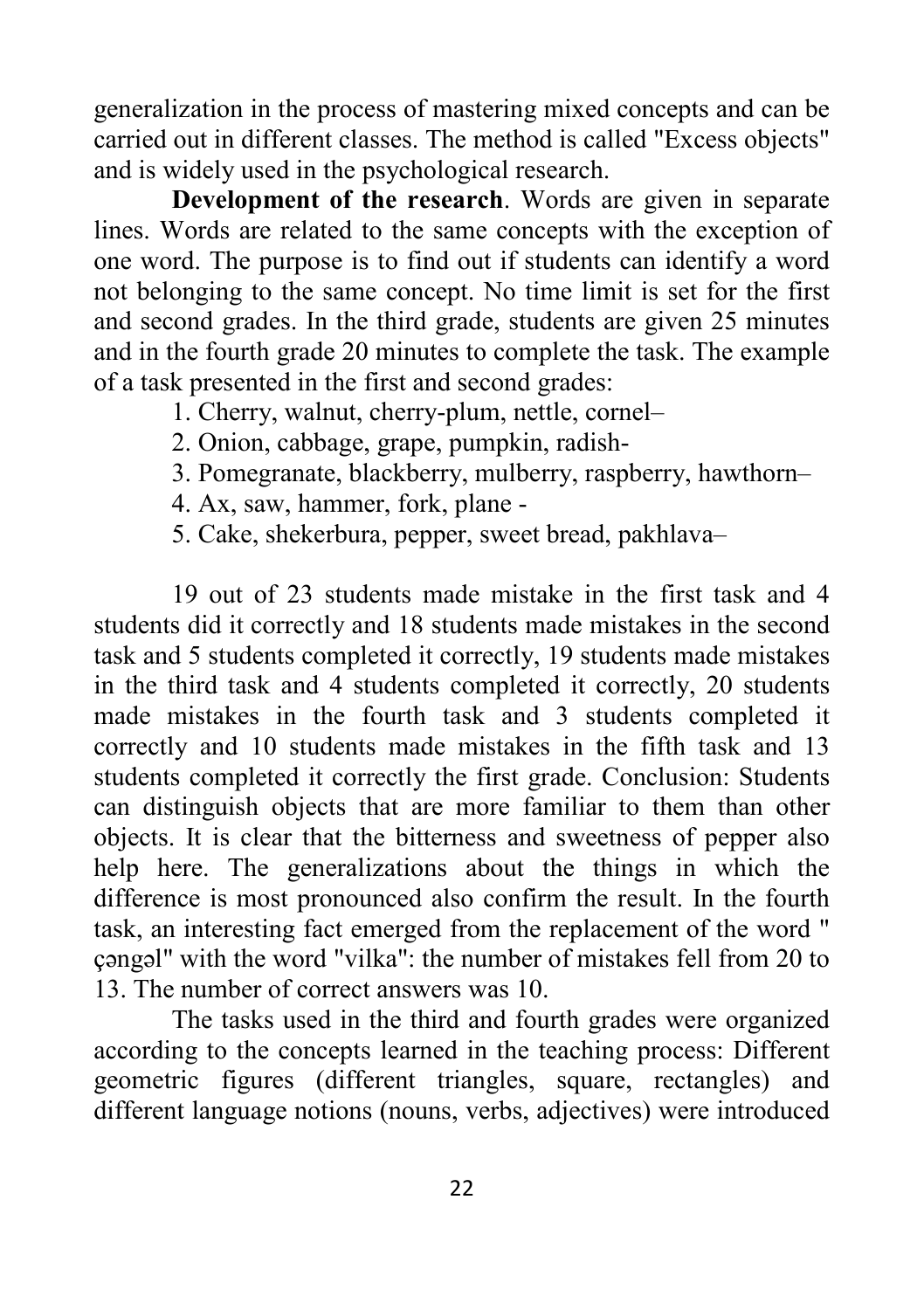to the students. They were instructed to write those pictures in the appropriate lines.

The analysis of the obtained results showed that the selection of materials was better. It is revealed from the results of the experiment that the identification of the causes of generalization in primary school and the use of active learning methods affect the development of generalization skills in students.

The following **conclusions** can be made basing on the analysis of the research and the generalization of the experimental materials:

- The research showed that the study of all processes related to training in modern conditions, the factors influencing these processes in terms of the requirements of the "State Strategy for the Development of Education in the Republic of Azerbaijan", the study of opportunities for effective use of positive effects, development of methods to overcome shortcomings is one of the most important tasks of psychology along with other sciences. The necessity of application of progressive ideas of the world educational practice in the training process, at the same time the need to benefit from the thousand-year-old traditions of education of Azerbaijan is even more relevant.

- The study showed that in modern times, the rapid growth of science and technology, the expansion of the amount of knowledge that needs to be studied, the creation of generalization skills more relevant in the context of changes in the content of training puts forward its approach and research as an important task.

- It is important to take into account the act of generalization that occurs while working to build generalization skills in students in the learning process and to work effectively to eliminate it. The act of generalization occurring more often in the learning activities of primary school students directly affects the effective performance of the most important task of learning and the development of generalization skills.

- The analysis of the references showed that notwithstanding that the essence of generalization, some types have been identified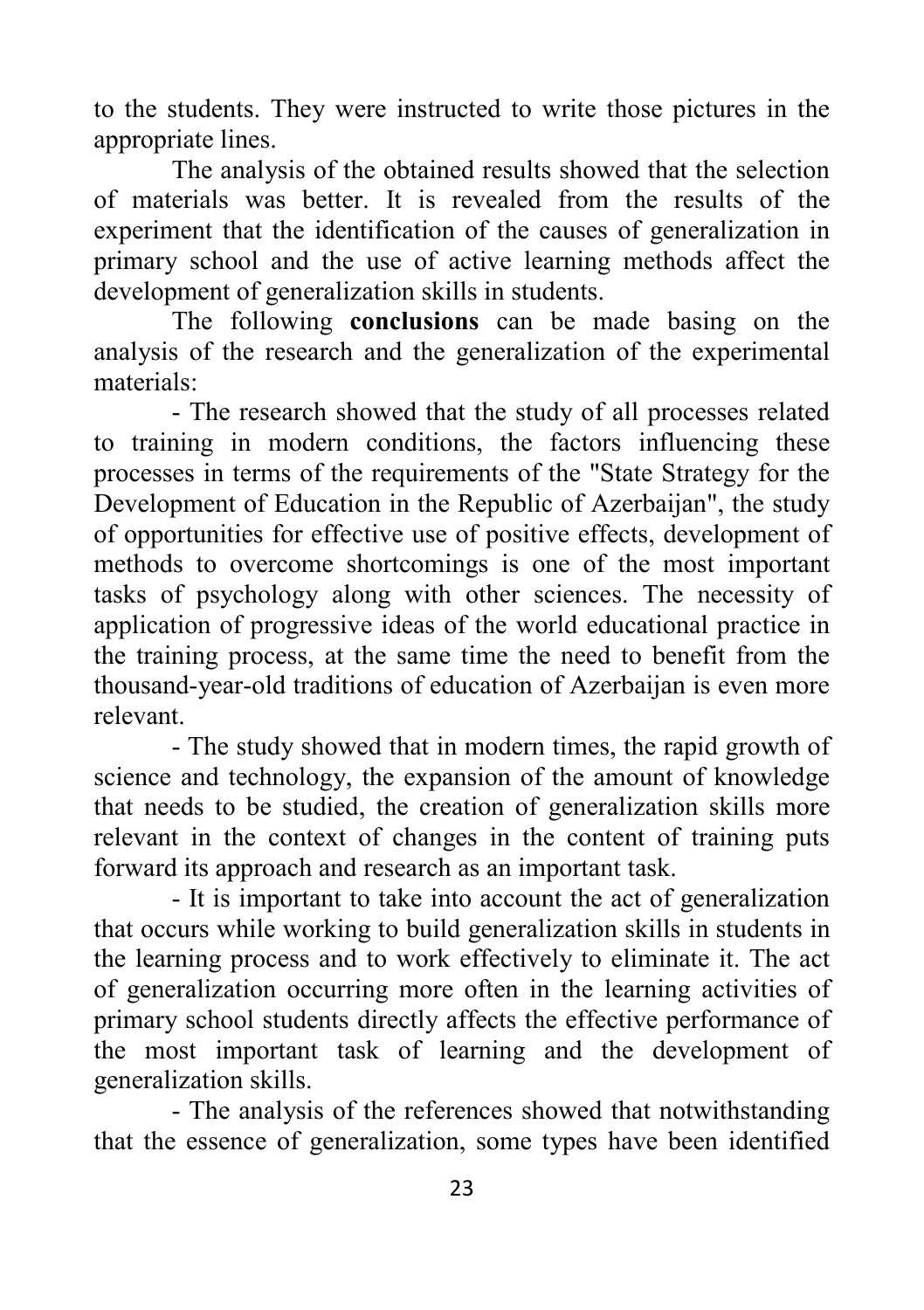and some ideas have been put forward on ways to eliminate them in the period after its introduction to science, research on generalization was mostly based on mastering language materials, especially spelling. There have been significant changes in the development of science, as well as in the content of training and set tasks within this period. The teaching of the subject "Learning the World" as an integrative subject in primary school has begun. All this made it necessary to study the act of generalization in a broader aspect.

-Analysis of the subjects taught in primary school led to the conclusion that the current content mainly meets the requirements on the development of generalization skills. The textbooks contain materials that require analysis, guide students to draw independent conclusions, develop their mental abilities, independence of thinking, identify and compare the basic features of objects and event.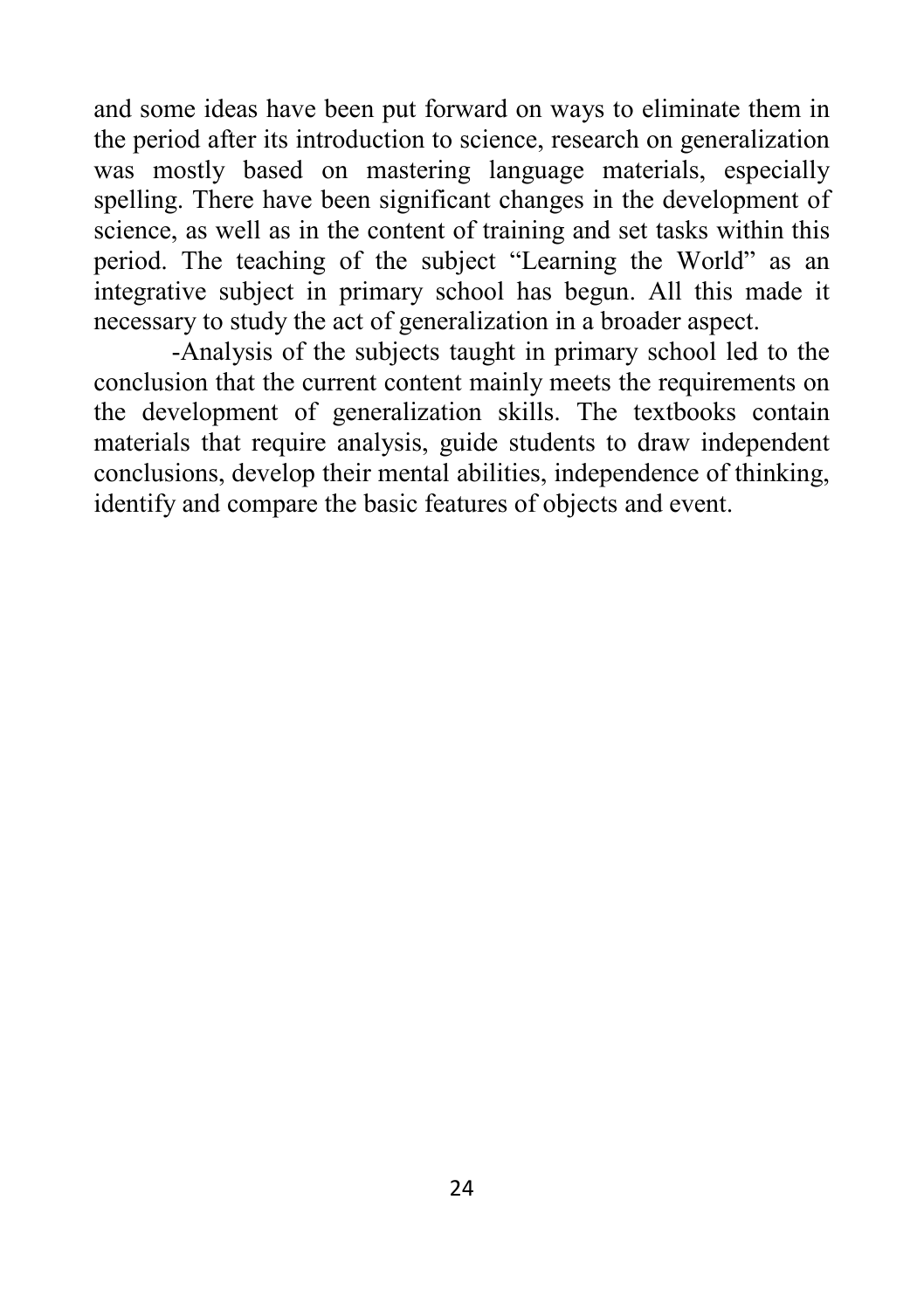### **The content of the dissertation is reflected in the following published work of the author:**

- 1. The need to use the achievements of our national independence and psychology // Abstracts of reports heard at the conference held by the Student Scientific Society in 2002. - Baku: -2002. - p.210-211
- 2. Generalization event in the training process // Baku: Scientific news of AUL, -2004. № 1, - s. -352-354
- 3. Some features of the phenomenon of generalization in primary school // - Baku: Psychology, -2004, № 3-4, p.117-120
- 4. Ways to study the phenomenon of generalization in the teaching of the mother tongue // - Baku: Primary school and preschool education,  $-2004$ ,  $\mathbb{N}$ <sup>o</sup> 4,  $-$  p.36-38
- 5. The effect of individual mental characteristics on the phenomenon of generalization // -Baku: Scientific news of AUL, -2005, № 5, - p.247-248.
- 6. Proper generalization as a means of eliminating generalization // - Baku: Primary school and preschool education, -2006, №3, -p. 62-64
- 7. Generalization and abstraction // Baku: Scientific news of AUL, -2008, № 1, - p.393-396
- 8. The impact of mass generalization on intercultural dialogue // Proceedings of the International Scientific-Practical Conference "Intercultural Dialogue: Linguistic, Pedagogical and Literary Aspects". - Baku: -2010. - p.22- 24
- 9. Work on teaching the phenomenon of generalization in teacher training // Materials of the International scientificpractical conference "Modern problems of teacher training". - Baku: -2008.- p.162-165
- 10. Bologna educational process and generalization phenomenon // Materials of the Republican scientific-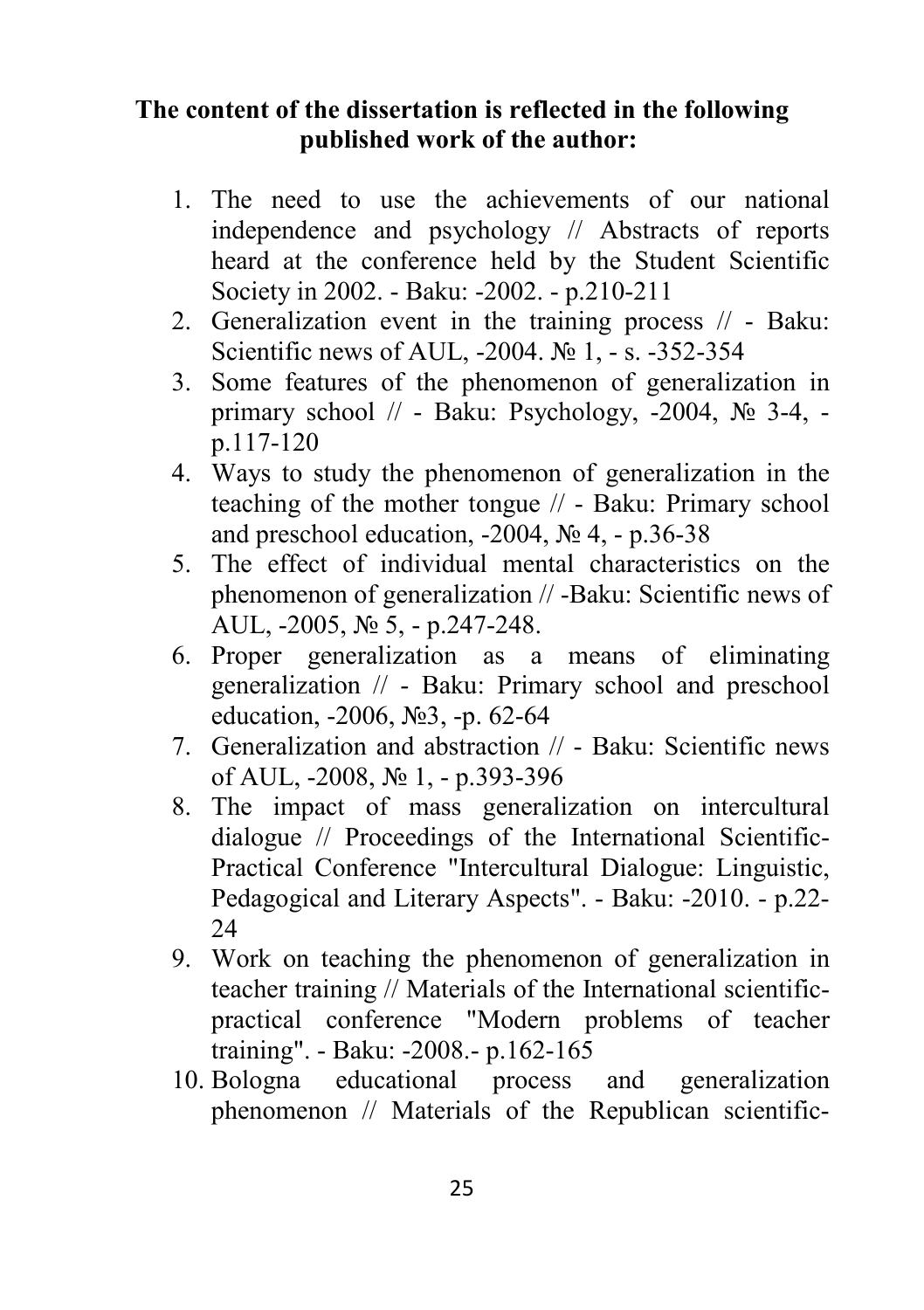practical conference "Experience in the application of the Bologna principles". - Baku: -2011. - p. 24-26

- 11. Place of generalization in the process of thinking // "Higher School of Kazakhstan": -2012, № 1, -p.134-137
- 12. Psychological analysis of the lesson as a means of increasing the effectiveness of learning foreign languages // Materials of the Republican scientific-practical conference "Actual problems of teaching foreign languages". - Baku: -2016. - p.261-263
- 13. Accounting for the features of the manifestation of generalization in the learning process // East European Science Journal (Poland): -2018, - p. 28-30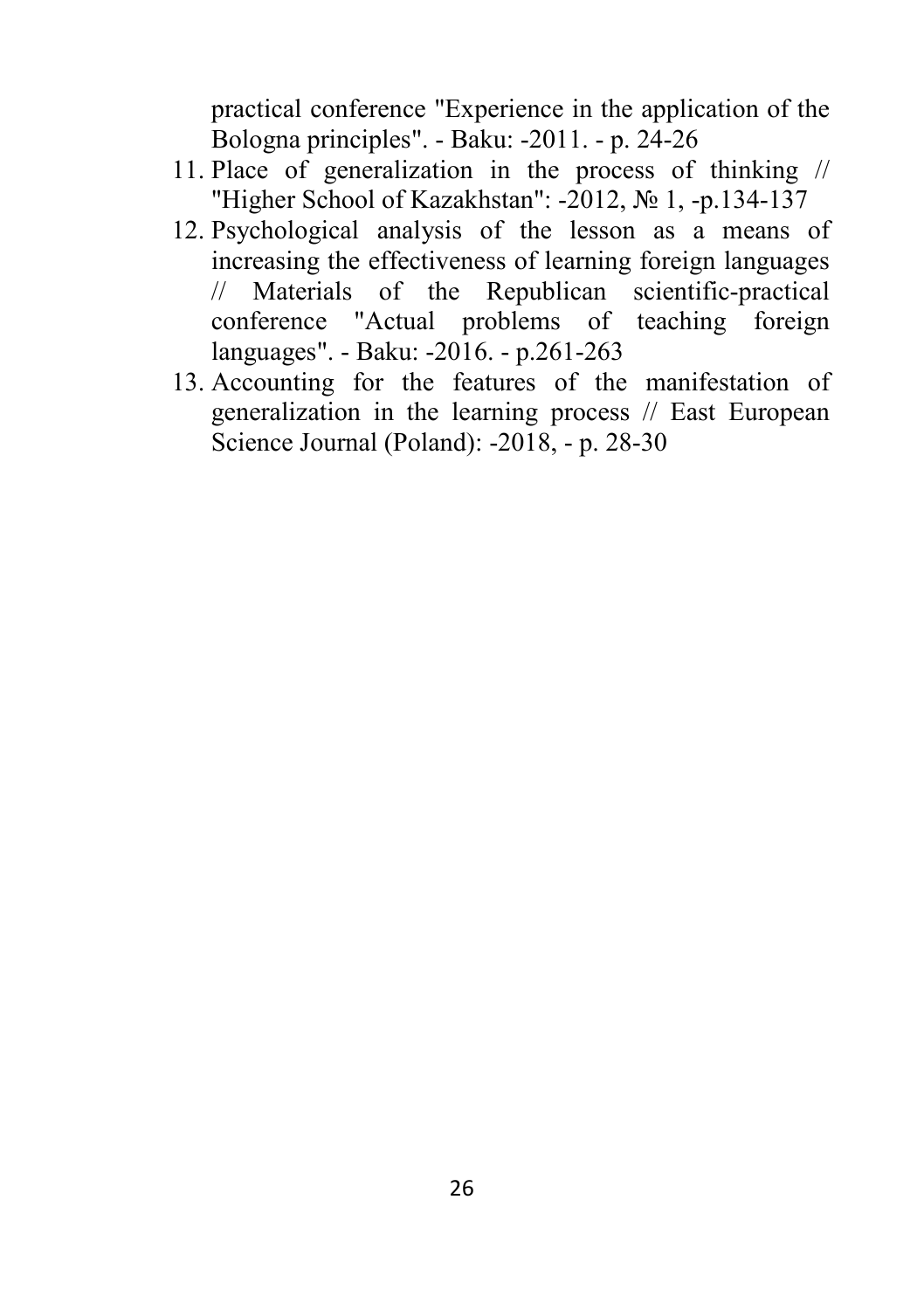The defence of dissertation (thesis) will be held at Dissertation Council FD 2.43 acting under Baku State University, Supreme Attestation Commission at 11ºº o'clock on the date of 06 june 2022

Address:AZ1148, Baku city, Z. Khalilov street, 23, The main building.

Dissertation is accessi ble at the scientific Library of Baku State University.

Electronic versions of dissertation and its abstract are available on the official website of Baku State University.

Abstract was sent to the required addresses on 05 may 2022.